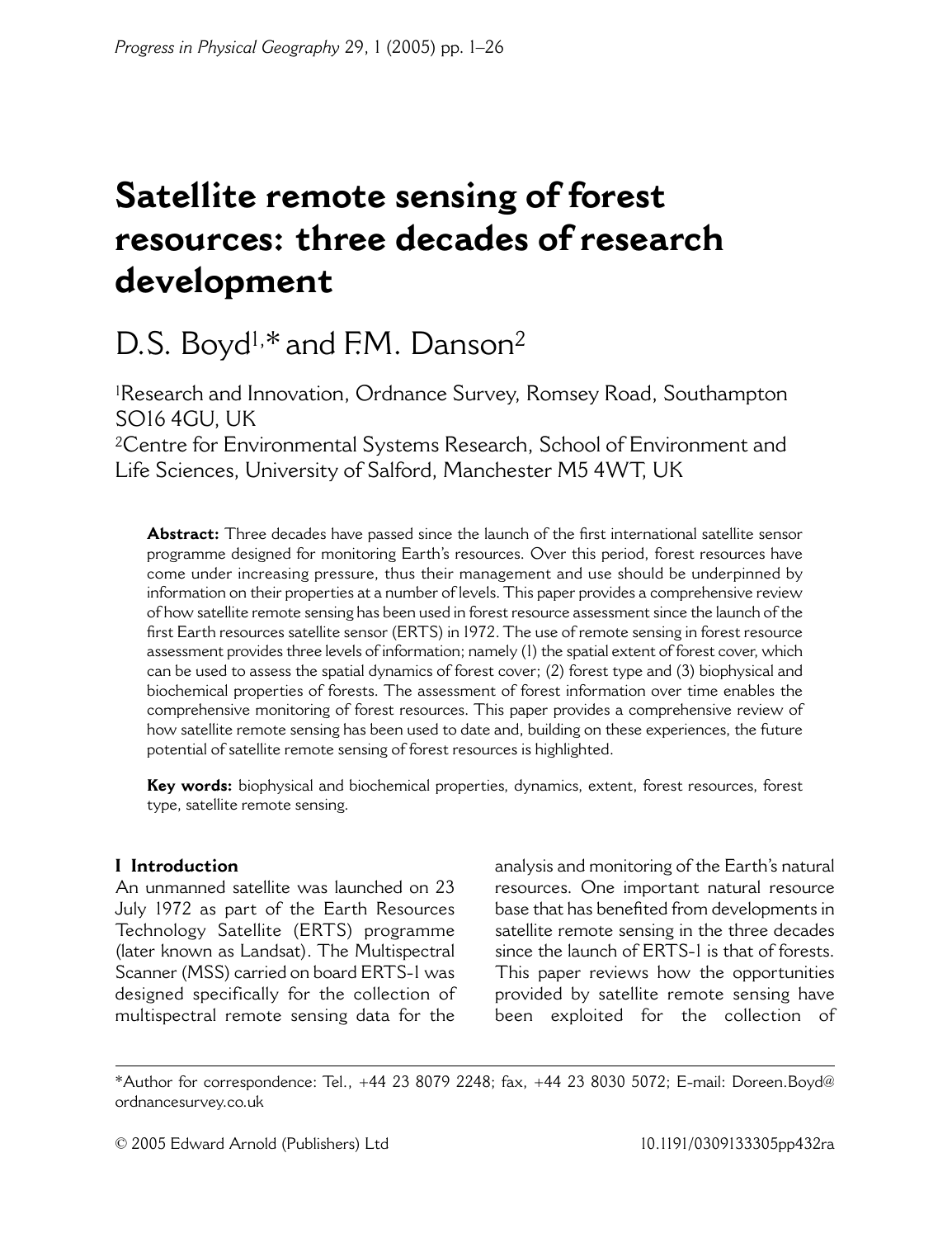information pertaining to forest resources and, building on these experiences, prospects for the future are highlighted.

Forests are an important natural resource base, requiring action for their informed utilization, management and protection at spatial scales from the local through to the global. Forests provide material goods, such as fuelwood, commercial timber and other nonwood products. They are a biodiversity and genetic resource, as well as providers of other environmental services, and a key player in poverty alleviation (Myers, 1996; Sellers et al., 1997; Food and Agriculture Organization (FAO), 2003). Despite the vital essence of this resource base, forests remain under pressure, with the world's natural forests continuing to be felled and the land given over to other uses and types of cover. Furthermore, forests continue to be degraded, contributing further to the loss of forest resources (FAO, 2001).

The continuing pressures on the forest resource base has promoted much debate over how best to manage their future; Myers (1996) suggests that '...the accelerating decline of many of the world's forests represents one of the greatest problems and opportunities facing the global community'. An important component of this debate is the need for accurate information on the status of forests and, in particular, where and how they change over time (Franklin, 2001; Kleinn et al., 2002). This information is required at a range of spatial and temporal scales, from local forest inventories used for economic resource management purposes and updated annually, through to global data on carbon, water and energy fluxes required for environmental management (e.g., the modelling and mitigation of climate change) over a number of decades (Cohen et al., 2001). Remote sensing can play a crucial role in providing information across these scales (Franklin, 2001). It allows for the frequent measurement and monitoring of the world's forests on a continuous basis (Running et al., 2000), thus informed judgements on their resources may be made at any given time. Accordingly, over the past three decades there has been a progressive evolution of remote sensing approaches for the collection of forest resource information. Satellite remote sensing has been the principal focus of attention (Sader et al., 1990), which is used to enhance and increase confidence in field-based inventory and monitoring methodologies (Frankin, 2001; Mickler et al., 2002). It is unlikely that it will replace aerial photograph interpretation at cartographic scales larger than 1:25,000 but. where information on forest resources is required over larger areas, the use of satellite data is cheaper and more consistent (Lunetta, 1999; Roller, 2000).

## II Satellite remote sensing for forest resource assessment: framework

Despite the different generations and types of satellite sensors that have been launched over the past 30 years since ERTS-1 (Figure 1), no one sensor currently meets fully the requirements of a comprehensive forest resource assessment system (Malingreau et al., 1992). From the resources perspective, satellite remote sensing may be used to provide three levels of information. The first level refers to information on the spatial extent of forest cover, which can be used to assess the spatial dynamics of that cover; the second level comprises information on forest type, and the third level provides information on the biophysical and biochemical properties of forests. The assessment of forest information over time enables the comprehensive monitoring of forest resources. With consideration given to the desired level of forest resource information, an appropriate sensor or combination of sensors may be commissioned for use.

Like all applications of remote sensing, the measurement of forest resources relies on the interaction of electromagnetic radiation with the target and analysis of the returned signal as recorded by a sensor. In broad terms the satellite platforms of the past 30 years have carried two broad types of sensor system; the optical and active Synthetic Aperture Radar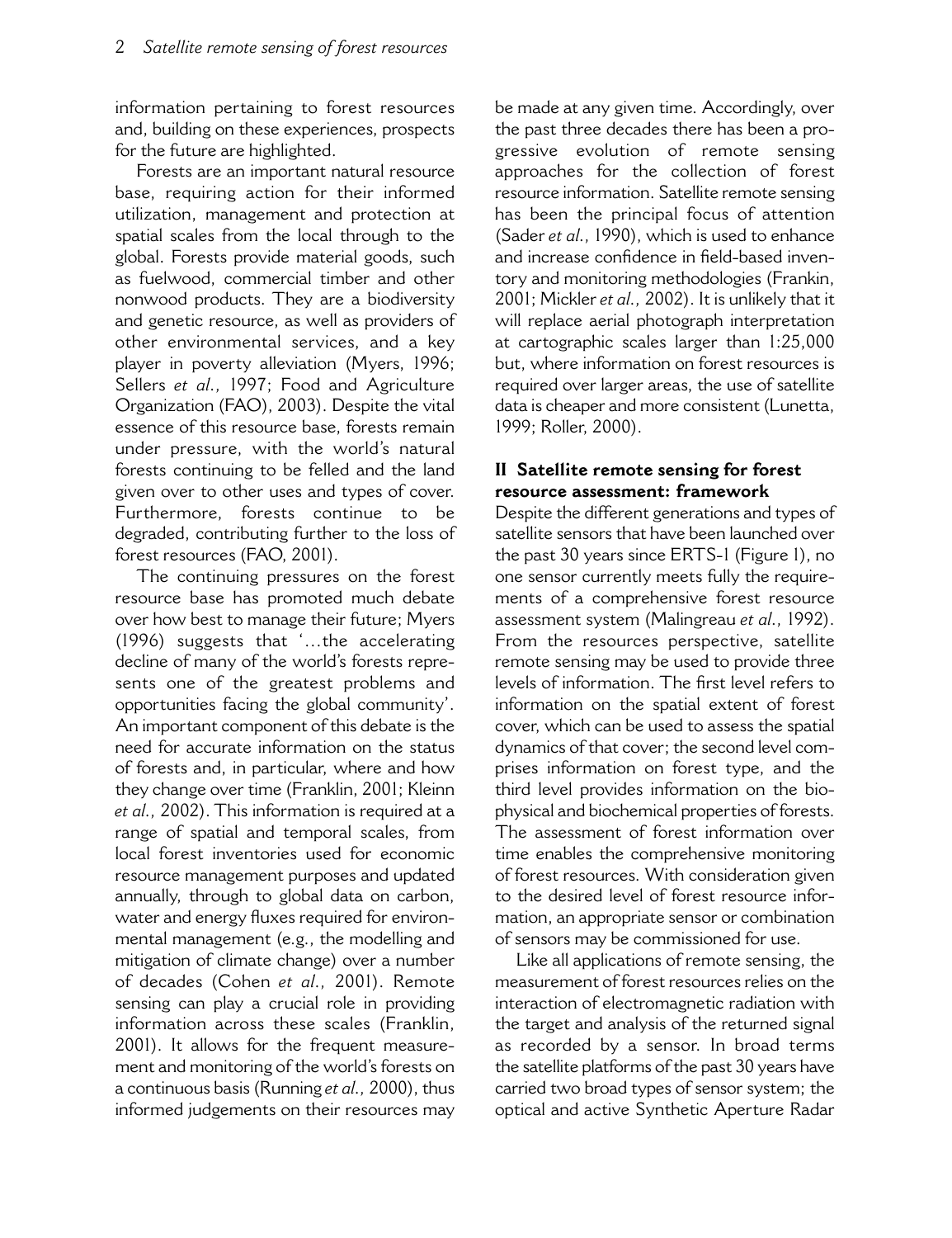| Year | Satellite (Main sensors carried on board)                                                    |
|------|----------------------------------------------------------------------------------------------|
|      | 1972 $+$ ERTS-1 (later renamed as Landsat-1) (MSS)                                           |
|      |                                                                                              |
|      |                                                                                              |
|      | 1975 $+$ Landsat-2 (MSS)                                                                     |
|      |                                                                                              |
|      | 1978 $+$ Landsat-3 (MSS)                                                                     |
|      | 1979 $+$ NOAA-6 (AVHRR)                                                                      |
|      |                                                                                              |
|      | 1981 $+$ NOAA-7 (AVHRR)                                                                      |
|      | 1982 $+$ Landsat-4 (MSS, TM)                                                                 |
|      | 1983 $+$ NOAA-8 (AVHRR)                                                                      |
|      | 1985 $+$ Landsat-5 (MSS, TM); NOAA-9 (AVHRR)                                                 |
|      | 1986 $+$ SPOT-1 (HRV); NOAA-10 (AVHRR)                                                       |
|      |                                                                                              |
|      | 1988 $+$ NOAA-11 (AVHRR); IRS-1A (LISS I, LISS II)                                           |
|      |                                                                                              |
|      | 1990 $+$ SPOT-2 (HRV)                                                                        |
|      | 1991 <b>+</b> NOAA-12 (AVHRR); ERS-1 (ATSR, SAR); IRS-1B (LISS I, LISS II)                   |
|      | 1992 - JERS-1 (SAR, OPS)                                                                     |
|      | 1993 $+$ SPOT-3 (HRV)                                                                        |
|      | 1994 + NOAA-14 (AVHRR)                                                                       |
|      | 1995 $+$ ERS-2 (ATSR, SAR); IRS-1C (LISS III); Radarsat (SAR)                                |
|      |                                                                                              |
|      | 1997 + IRS-1D (LISS III); Seastar (SeaWiFS)                                                  |
|      | 1998 - SPOT-4 (HRVIR, Vegetation); NOAA-15 (AVHRR)                                           |
|      | 1999 <b>+ Landsat-7</b> (ETM+); IKONOS (High resolution sensors); Terra (MODIS, MISR, ASTER) |
|      | 2000 - NOAA-L (AVHRR); EO-1 (Hyperion, ALI); EROS A1 (EROS A1)                               |
|      | 2001 <b>+ Quickbird-2</b> (High resolution sensors); <b>PROBA</b> (CHRIS)                    |
|      | 2002 - SPOT-5 (HRG); Envisat (AATSR, ASAR, MERIS); AQUA (MODIS); NOAA-M (AVHRR)              |
|      | 2003 $+$ ICESat (GLAS)                                                                       |
|      | $\leftarrow$ Radarsat-2 (SAR)<br>$\div$ ALOS (VSAR, AVNIR-2)                                 |
|      | $\div$ NASA (VCL)                                                                            |
|      |                                                                                              |

Figure 1 Timeline depicting launch date of major satellites and platforms operating in the optical and radar spectrum affording the collection of forest resources information

(SAR) systems. The former measure reflected radiation in one or more discrete wavebands located in the spectral range 400-3000 nm, whereas the latter measure backscattered microwave radiation at wavelengths between 1 cm and 1000 cm. Optical wavelengths are several orders of magnitude smaller than the leaves, needles and branches that make up a forest canopy and, consequently, radiation may be both absorbed and scattered by these components. In the case of the longer microwave wavelengths, scattering from leaves, branches, trunks and the ground is the dominant mechanism (Figure 2). It follows that optical remote sensing systems may provide information on the amount of foliage and its biochemical properties whereas microwave systems provide information on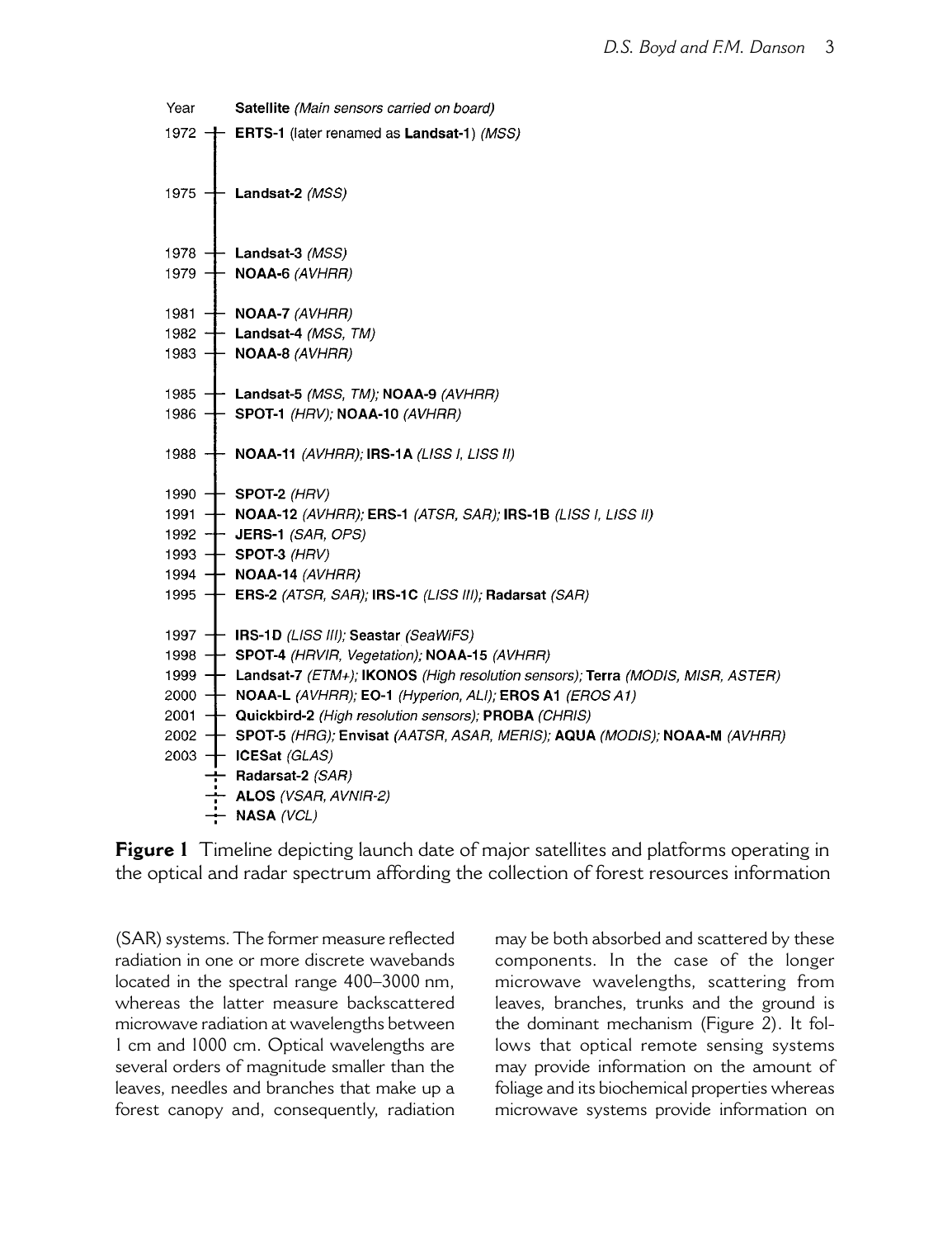

Sensor system: Wavelength: **Scattering medium:** Absorbing medium: Optical (passive)  $400 - 3000$  nm Leaf surface / interior Chloroplasts, cell walls and cell water SAR (active)  $1 - 100$  cm Branches, trunks, ground Negligable absorption

Figure 2 Interaction mechanisms for forest canopies

woody biomass and forest structure. Additionally, some systems also measure emitted radiation (between 3000 nm and 15000 nm) to provide important measures of surface energy fluxes and temperatures (Ouattrochi and Luvall, 1999). Moreover, remote sensing instruments are imaging devices that may provide additional spatial information related to the three-dimensional structure of the canopy and the spatial resolution of the imaging sensor (Marceau et al., 1994). Extracting information on forest resources therefore depends on developing techniques to infer the desired resource information from the remotely sensed data acquired by the various satellite systems that have been in operation (Danson et al., 1995). Accordingly, different satellite remote sensing systems and techniques have been developed

for different forest ecosystem and resource requirements (Lambin, 1999).

# III Level 1 forest resource information: forest extent and change dynamics

Techniques for measuring forest extent and their change have evolved rapidly. Much of this work has focused on tropical forests, as they constitute the fastest land use change at this spatial scale in human history (Myers, 1992) and, moreover, the full extent of this change still poorly known (Achard et al., 2002). The remote sensing of forest extent and change dynamics has developed along two strands. One strand relies on the delineation of forest from nonforest and the calculation of the areal extent of forest cover. The other uses the occurrence of forest fires as an indicator of active areas of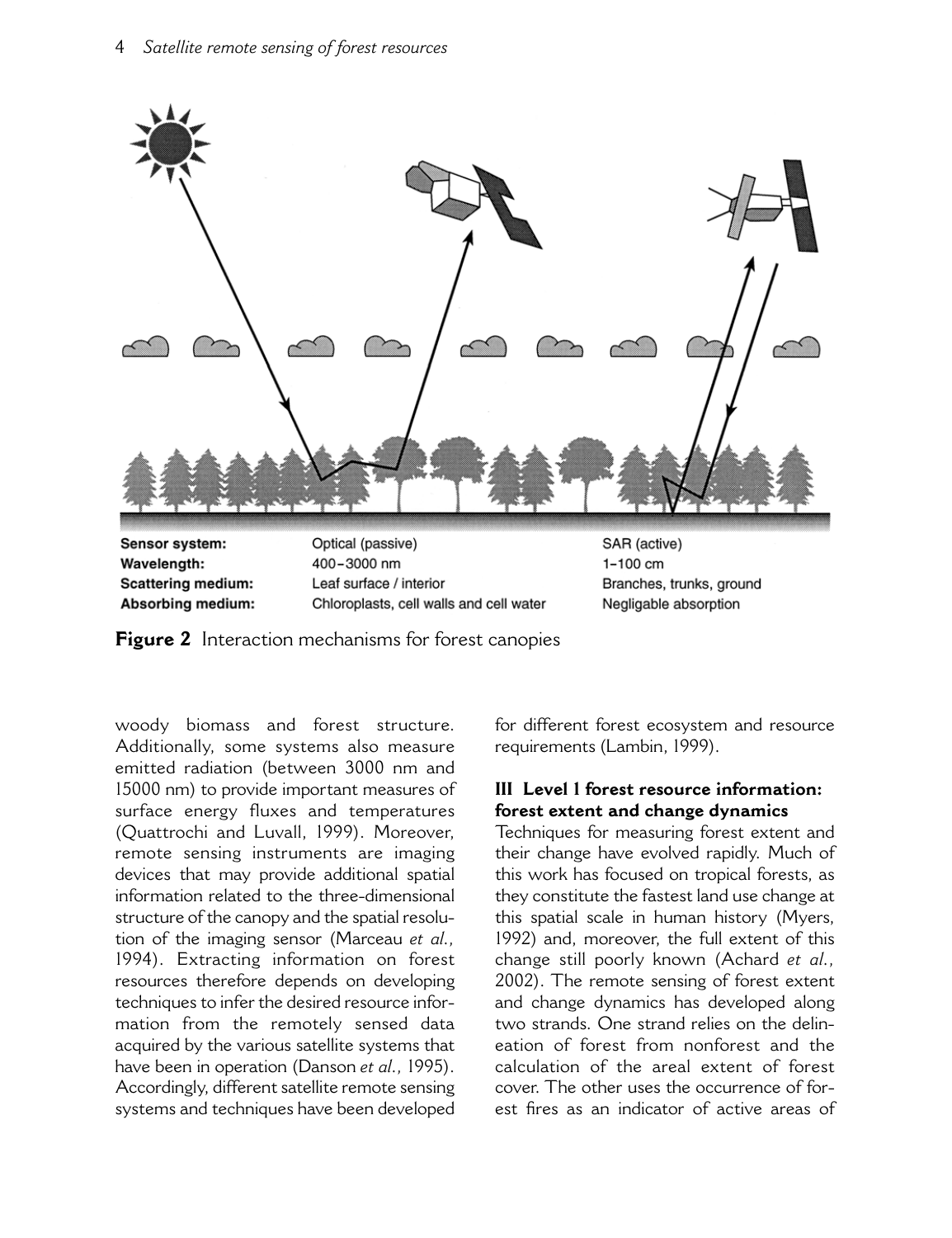forest burning used to estimate forest loss. Both these strands enable a comprehensive evaluation of how much forest remains, where forested areas are and where they are being lost (Mayaux et al., 1998).

# 1 Delineating forest cover from nonforest cover

The utility of a particular satellite remote sensing system for the task of mapping forest and nonforest is dependent upon the sizes of the deforested areas under study, their spatial arrangement and the spectral contrast between the deforested areas and the original forest (Townshend and Justice, 1988). However, the choice of sensor in a particular study may be determined by practicalities such as availability of funds, processing capabilities and time constraints, rather than theoretical knowledge. Thus, coarse spatial resolution imagery are often used in large area studies. These produce estimates of nonforest/forest that may be inaccurate locally because of spatial aggregation errors but acceptable over a very large area (Mayaux et al., 1998). Fine spatial resolution imagery, on the other hand, used in local area studies, produce accurate estimates for the local area covered by the imagery; however, the extrapolation of results to other areas, where the imagery are unavailable, may be inaccurate because of spatial variability in forest cover.

Pioneering studies illustrated the potential of fine spatial resolution optical sensors for the delineation of forest cover from nonforest cover, prompting the use of sensors such as those carried on the Landsat and SPOT series of satellites for forest cover estimation at the local and national levels (Woodwell et al., 1987; Green and Sussman, 1990; Houghton et al., 2000). The FAO's Forest resources assessment (2001) has noted the advantages of using these data in their Pan-tropical remote sensing survey. However, the use of data acquired by fine spatial resolution optical sensors, particularly at regional and global levels, can be compromised by their relatively high cost, large data volumes and low frequency of data acquisition, compounded further in tropical regions particularly by cloud cover and smoke from forest fires (Malingreau and Tucker, 1988).

To overcome some of the problems of using remotely sensed data acquired by the fine spatial resolution optical sensors, data from coarse spatial resolution optical sensors and SAR sensors have been used. In the case of the former much consideration has been given to the National Oceanic and Atmospheric Administration (NOAA) Advanced Very High Resolution Radiometer (AVHRR) series of sensors. By virtue of its moderate spatial resolution (1.1 km) and high temporal resolution (providing near-daily coverage), the AVHRR sensor provides an invaluable data source for large-area land cover studies and has been proposed as the foundation of a global monitoring system (Mayaux et al., 1998; Franklin and Wulder, 2002). The continuation of optical remotely sensed data collection at these spatial and temporal resolutions was assured through the launch of Envisat Medium Resolution Imaging Spectrometer (MERIS) (Verstraete et al., 1999) and Terra and Aqua Moderate Resolution Imaging Spectroradiometer (MODIS) (Townshend and Justice, 2002).

The use of SAR systems affords the certainty of cloud-free data. The increasing proliferation of spaceborne SAR sensors is a result of recommendation by studies that report them to be well-suited to mapping forest cover, particularly, through the acquisition of multitemporal datasets (Suzuki and Shimada, 1992; de Groof et al., 1992; Kuntz and Siegert, 1999; Quegan et al., 2000; Rosenqvist et al., 2000; Balzter et al., 2002; Sgrenzaroli et al., 2002).

As opposed to using remotely sensed data from a single satellite sensor, the synergy of remotely sensed data from multiple sensors has been shown to provide improved delineation of forest from nonforest. Synergy allows for the exploitation of exclusive information on the forest and nonforest provided by the different spectral data collected by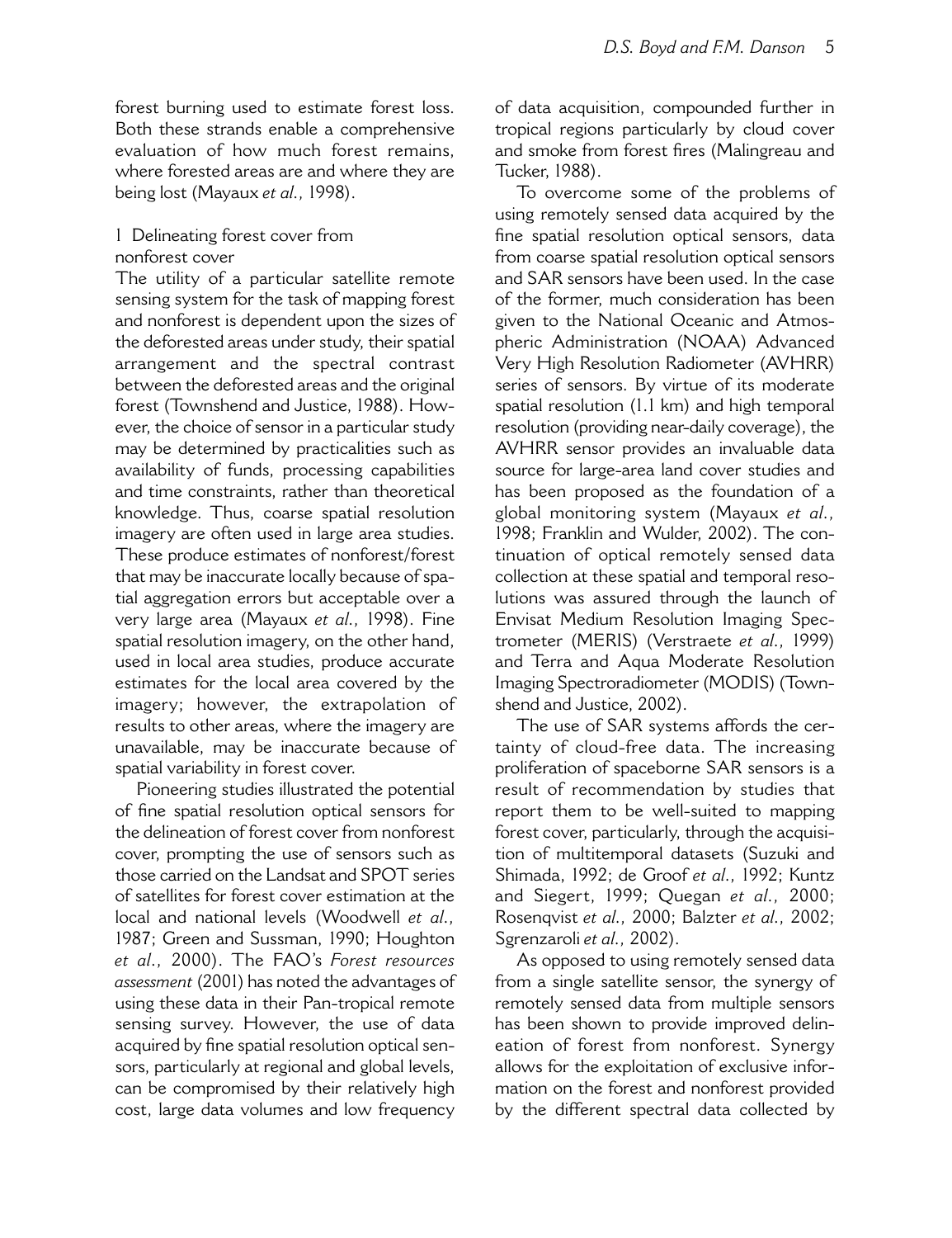different sensors. A particularly attractive approach is to combine data acquired by SAR systems with those acquired by optical sensors (Nezry et al., 1993; Kuplich et al., 2000; Mayaux et al., 2000) (Figure 2). In addition to the spectral synergy afforded, the cloudpenetrating capability of microwave sensors allows areas that have missing optical data to be included in analyses, particularly if multitemporal methods are being employed (Asner, 2001; Salas et al., 2002). There is also benefit in using multiple spatial resolution sensor data (Jeanjean and Achard, 1997; Trichon et al., 1999; Salajanu and Olson, 2001; Wu and North, 2001).

Over the past 30 years a number of techniques using the remotely sensed data acquired by both optical and SAR satellite sensors have been employed to delineate forest cover from nonforest cover. Early studies focused on visual image interpretation conducted by trained people with knowledge of the forested area under study. The interpreter relies on spectral and spatial pattern recognition to define areas of forest. The shape, size and pattern characteristics of pixels having similar spectral responses in a single channel or a combination of channels may provide insight to the arrangement of forested and nonforested areas (Tucker et al., 1984). Others have taken advantage of image texture. Texture is particularly evident in fine spatial resolution imagery. It refers to the variance of pixel values associated with a particular object and is prevalent in images of forests. Canopy complexity and the relative sizes of crowns and pixels mean that forest cover has a different texture to a nonforested area (Riou and Seyler, 1997; Saura and Miguel-Ayanz, 2002). Human interpretation of images allows the influence of different satellite viewing angles and bi-directional reflectance of different surfaces to be accounted for. However, the approach can be time-consuming, difficult and subjective. Furthermore, it may be wasteful of information, being based on an image representation of, at most, three spectral bands combined into a colour composite at any one time. With the advent of more sophisticated digital image processing methods, the visual interpretation approach is more often used in the preliminary inspection of imagery or in combination with other approaches (D'Souza et al., 1995). It is these digital image processing methods that have received most attention for the estimation of forest cover and will continue to do so, incorporating the capabilities afforded by the launch of new satellite sensors (see Section IV).

The binary classification of remotely sensed data into a forest or nonforest class allows the application of a radiance threshold to remotely sensed data, whereby those areas having a spectral response either side of the threshold are allocated to a different class (Malingreau and Tucker, 1988; Laporte et al., 1995; Grover et al., 1999). A greater utilization of the spectral information acquired by a sensor for the delineation of forests from nonforests can be achieved using other image classification methods. There are many examples of successful unsupervised and supervised classification of forest and nonforested areas (Brown et al., 1993; Saatchi and Rignot, 1997; Steininger et al., 2001). The quality of the classification output is evaluated by comparison with some ground or other ancillary reference data from which quantitative measures of accuracy may be derived (Foody, 2002).

Studying the intra-annual response of remotely sensed imagery acquired over the same area at different times of year, enables a considerable amount of useful information to be obtained for the delineation of forests from nonforests. The general change in spectral response from areas of forest and nonforest can be characterized and utilized (Malingreau et al., 1995; Roy and Joshi, 2002; Liu et al., 2002). However, it must be remembered that the availability of imagery may be restricted by cloud cover (for optical systems) and cost. Moreover, pre-processing requirements are demanding, since the comparison of images requires the time-consuming task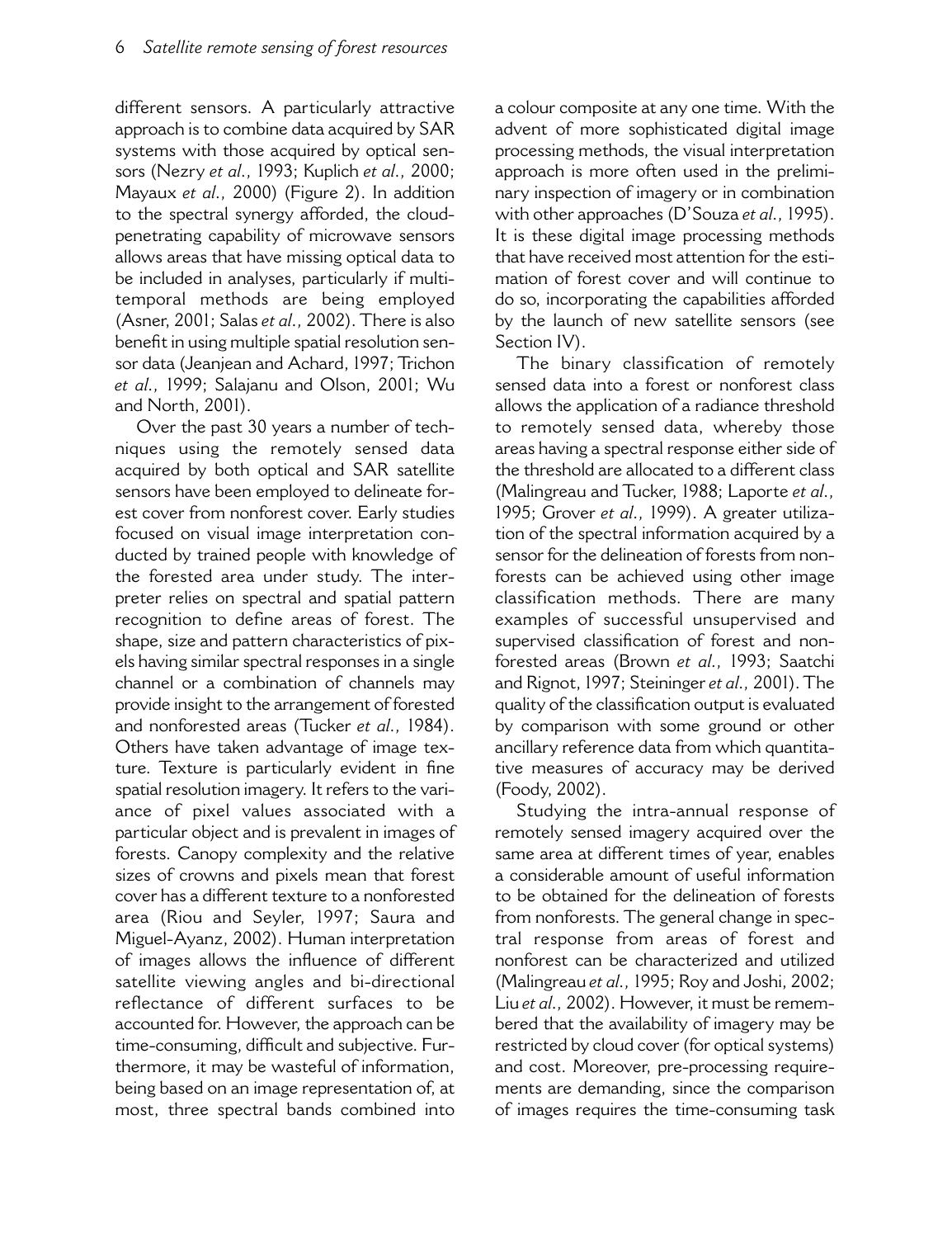of radiometric, geometric and atmospheric correction of the remotely sensed data (Song et al., 2001; Franklin and Wulder, 2002). Nonetheless, the attractiveness of this approach has been advocated for a number of forested ecosystems (Achard and Blasco, 1990; Conway, 1997; Gemmell et al., 2001).

The growth in the use of remotely sensed data for forest resource assessment has focused attention on the inherent shortcomings of using satellite imagery. In particular, on the coarse spatial resolution remotely sensed data that are the most useful for forest cover delineation for large areas (Grainger, 1993; Downton, 1995; Achard et al., 2001). Generally, as the spatial resolution of an image coarsens, a greater proportion of pixels will have a partial forest cover and so the accuracy of a forest/nonforest classification decreases. The pixels of current coarse spatial resolution sensors typically represent a ground area of 1 km<sup>2</sup> and so the vast majority of pixels will cover a ground area with two or more land cover classes (Holben and Shimabukuro, 1993). These mixed pixels cannot be accommodated or appropriately represented in the conventional 'hard' techniques used widely in remote sensing, where each pixel is only associated with one class, in this case forest or nonforest. Consequently, this results in a classification error of up to 50% (Cross et al., 1991; Skole and Tucker, 1993), with the extent of forest cover often underestimated, resulting in an overestimation of deforestation rate.

It is possible to compensate for misclassification bias by focusing on the validation and correction of regional estimates of deforestation, although the spatial distribution of deforestation will still be erroneous. Forest/ nonforest classifications based on coarse spatial resolution data are compared with classifications of a sample of co-registered finer spatial resolution data (Laporte et al., 1995). Corrections may take the form of a simple regression between the classifications at the two spatial resolutions by obtaining the relationship between the two sets of data.

This provides an indication of the extent to which the coarse spatial resolution data represent the areally integrated spectral response of the ground surface at the pixel resolution of the sensors (Cracknell, 1998). Others have stratified the coarse resolution classification according to the degree of forest fragmentation across the area of study prior to regression formulation (Mayaux and Lambin, 1995). Misclassifications occurring as a result of image quality, atmospheric variations, topographic and bi-directional reflectance effects, a particular problem with studies using image mosaics, may also be addressed using this approach. Another approach to increasing the classification accuracy of coarse spatial resolution imagery is to unmix the land cover composition of each pixel. Thus, rather than derive a conventional 'hard' image classification, whereby each pixel is classified as either forest or nonforest, estimates of the class composition of each pixel may be derived. These may be used to derive fraction images, which display the proportional coverage of a particular class (in this case either forest or nonforest) in each pixel (Foody et al., 1997a). Although such techniques fail to provide information on the exact location of the sub-pixel compositions, the accuracy of forest cover estimation is often increased. Techniques that have received attention are mixture modelling (Cross et al., 1991; Settle and Drake, 1993; de Moraes et al., 1998), artificial neural networks (Hepner et al., 1990; Peddle et al., 1994; Foody et al., 1997a; Ardö et al., 1998) and subpixel calibration (DeFries et al., 1997). These techniques, which afford sub-pixel resolving capabilities coupled with the growing availability of global-scale sets of remotely sensed data (e.g., the AVHRR 8-km Pathfinder data (James and Kalluri, 1994) and the AVHRR 1-km global land dataset (Eidenshink and Faudeen, 1994)), mean that the operational production of forest cover and related statistics at global scales is now an emerging reality. Recent outputs include maps of global percentage tree cover and associated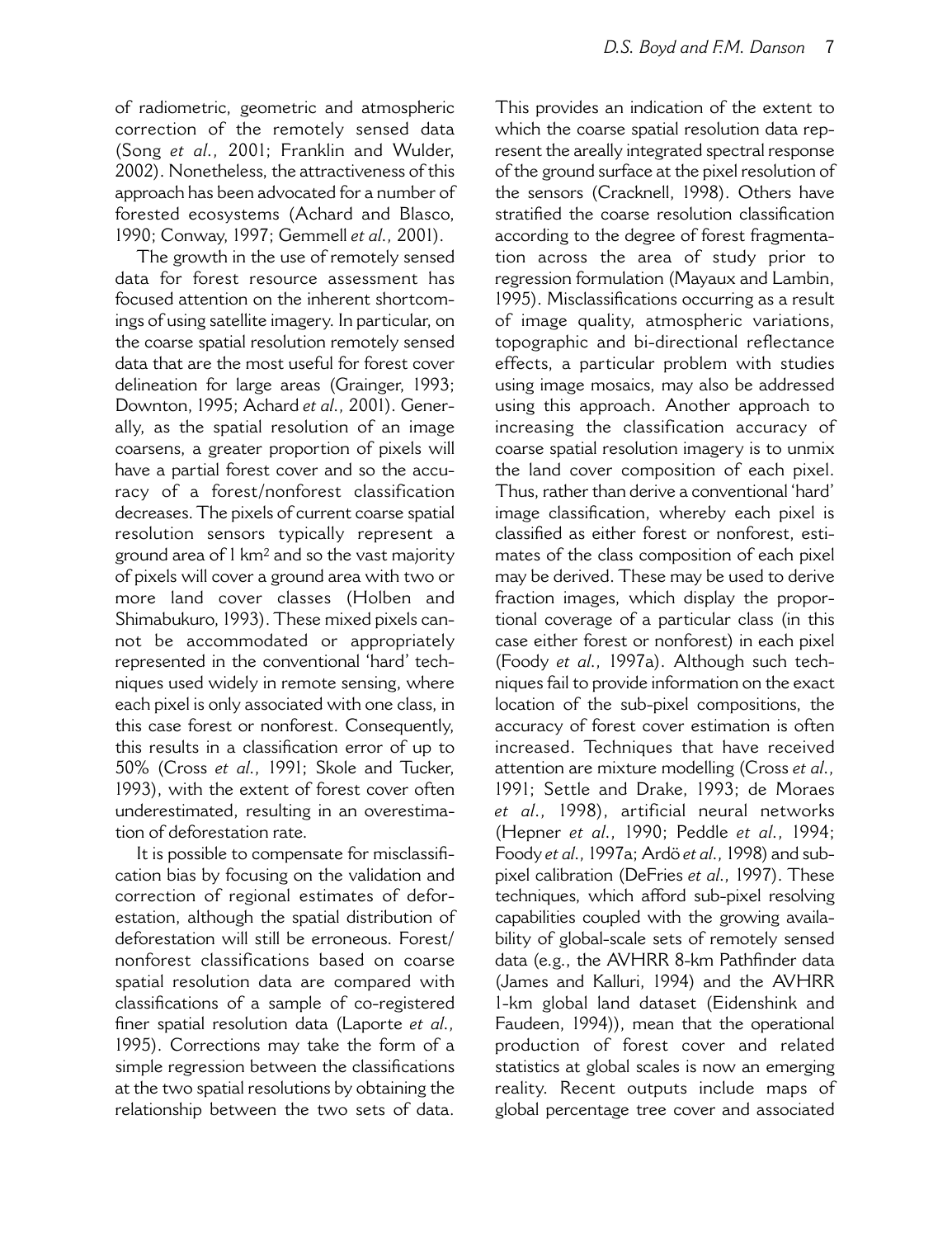proportions of trees with different leaf longevity and type at the relatively fine spatial resolution of 1 km (DeFries et al., 2000) and pan-European maps of forest cover and a database distinguishing the proportions of coniferous forest, broadleaved forest and mixed woodland at 1 km<sup>2</sup> spatial resolution for France (Kennedy and Bertolo,  $2002$ ).

### 2 Fire occurrence

Remotely sensed data may be used to provide information on biomass burning, which can indicate the magnitude and temporal dynamics of forest cover change through deforestation by burning events (Eva and Lambin, 2000). As with forest cover delineation, much research has focused on the tropical forest environment. The occurrence of biomass burning is indicated by the presence of active fires, burn scars and smoke plumes, all of which are detectable via satellite remote sensing. There are many examples of the use of remote sensing for the observation of smoke plumes over forests (e.g., Helfert and Lulla, 1990; Li et al., 2001), however, in terms of measuring changes in forest cover it is important to be able to detect when, where and how much of an area of forest has been burnt. These variables are most accurately estimated through active fire detection algorithms which provide the temporal and locational information and burn area estimation that allow the quantification of change in forest cover through burning (Eva and Lambin, 1998). Inferences about type of fire activity may also be made from such information, which in turn is indicative of the mechanisms promoting forest change. For example, in tropical regions, regular patterns of fire activity are indicative of organized clearance, linear fire patterns may suggest the movement of the fire front or road construction, and multitemporal analysis detecting small, scattered and repeated fire occurrences in one particular area may indicate the rotation cycles for shifting cultivation (Lambin and Ehrlich, 1997).

Theoretically, active fires may be detected by any remote sensor with a middle (1.5-5.0)  $\mu$ m) or thermal (8.0–15.0  $\mu$ m) infrared spectral channel (e.g., Malingreau et al., 1985; Matson and Holben, 1987; Eva and Flasse, 1996; Wooster et al., 1998; Fuller, 2000; Stroppiana et al., 2003). Active fires emit radiation strongly at these wavelengths, providing a signal that appears widely divergent from its surroundings. The peak spectral emission associated with forest fires vary from between 8 and 12 µm for a cool forest fire (at 500K), 2.9 µm for a moderate forest fire (at 1000K) to 1.6 µm for an intense fire (1800K), thus indicating that at these wavelengths the largest contrast between a fire pixel and a nonfire pixel will be obtained (Robinson, 1991). The choice of wavelength used to detect a fire can affect the accuracy with which the temperature and size of the fire are estimated (Giglio and Justice, 2003), thus the sensor used requires careful selection.

The high temporal resolution of satellite sensors, such as the NOAA AVHRR and Earth Resource System (ERS) Along Track Scanning Radiometer-2 (ATSR-2), makes satellite remote sensing an attractive proposition for measuring active fires; the daily revisit cycle increases the likelihood of new fires being recorded. There are problems however, with using such data. For instance, the NOAA AVHRR sensor has a 1.1 km spatial resolution and a threshold temperature that leads to the saturation of the pixel by small intense fires, medium to large fires of moderate intensity and by many sorts of fires if the background temperature is sufficiently high. This may lead to an imprecise location of burning activity within the ground area represented by a pixel and little indication of the impact of fire on the forest environment. Small fires may not be detected. which also leads to incorrect estimation of remaining forest cover (Kaufman et al., 1990). Despite these problems it has been suggested that remote sensing is at least as effective as ground-based observations of fire and will be a favoured approach in the future (Li et al., 1997).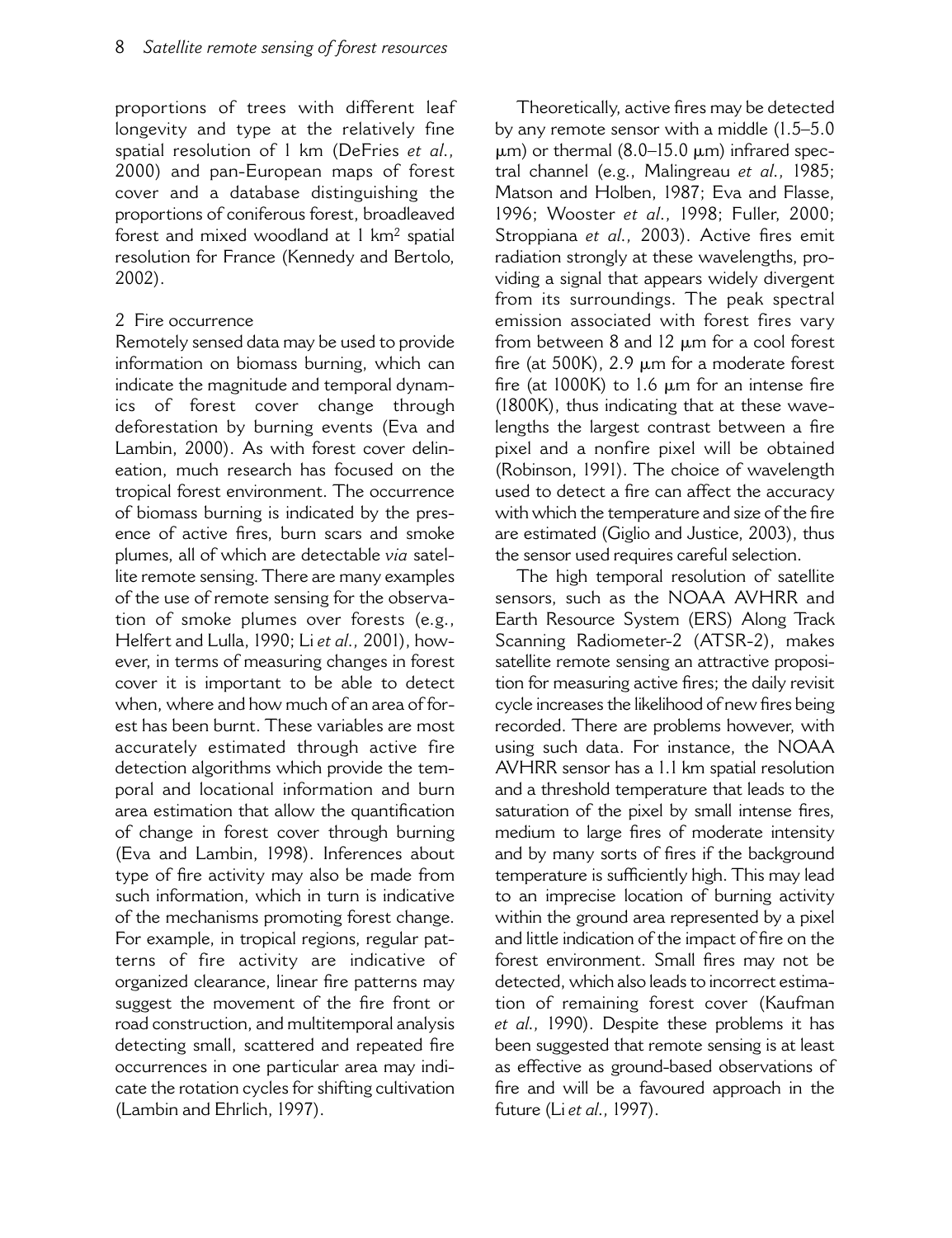Burn scars provide a spectrally distinct response from the surrounding vegetation that can be measured using satellite remote sensing with both optical and microwave sensors (Eva and Lambin, 1998; Barbosa et al., 1999; Liew et al., 1999; Fraser and Li, 2002; Bourgeau-Chavez et al., 2002). The success of spatially delimiting burn scars as a prerequisite to estimating change in forest cover by fire events is highly dependent on the spatial resolution of the sensor used (Vazquez et al., 2001). Fine resolution sensors (between 20 m and 80 m) are generally sufficient to capture the spatial pattern of burn scars; however, at coarser spatial resolutions, the burn scars are unlikely to be satisfactorily detected. There is the additional consideration that over time the spectral discrimination of burn scars diminishes, with vegetation growth and removal of the ash layer by wind. This has led to the suggestion that a multisensor approach, in which regional burnt area estimates from coarse spatial resolution data are calibrated on the basis of a sample of fine spatial resolution estimates of burnt areas, should be adopted (Eva and Lambin, 1998).

# IV Level 2 forest resource information: forest type

Different forest types lend themselves to different economic uses and have differing conservational value. Satellite remotely sensed data have been used to enhance resource information and provide a resource assessment that relies on knowledge of forest type. There are many examples of forest type identification and mapping using remotely sensed data acquired by both optical and SAR sensors in temperate regions (e.g., Wu and Linders, 2000; Salajanu and Olson, 2001). However, the heterogeneity of forest cover types, particularly in the tropics, and the highly complex spectral response from them, may limit the number of forest types identifiable by satellite remote sensing. An increase in spatial, spectral and radiometric resolution of satellite sensors will enhance the potential information to be exploited. As such the

discrimination between forest species as demonstrated by spectroradiometric analysis will become a reality (Van Aardt and Wynne, 2001). However, it must be recognized that while the total information content of remotely sensed data is determined by such prefixed sensor attributes, thematic details derived from the data depend on the analytical techniques used for information extraction (Saxena et al., 1992). These are in development, with a few studies demonstrating their use for the identification of tree species (Foody and Cutler, 2003), assisting the realization of satellite remote sensing for forest biodiversity assessment (Innes and Koch, 1998; Fuller et al., 1998; Turner et al., 2003).

To date, the majority of studies have used satellite remote sensing to map forest types defined on the basis of structural and bioclimatic attributes related to the degree of canopy closure. Roy et al. (1991) and Saxena et al. (1992) explored forest type identification using remotely sensed data by both visual interpretation and supervised classification techniques. An analysis of the cost effectiveness of these techniques revealed the latter to be more economical. Other studies have concentrated on purely digital classification techniques with refinements to increase the accuracy of classifications (e.g., Sudhakar et al., 1996). Classification accuracy may also be increased through the use of contextual and ancillary information, such as historical land use information, site characteristics (i.e., topography) and geobotanical relationships (Paradella et al., 1994; Tuomisto et al., 1994; Brondizio et al., 1996).

The accuracy with which forest types are mapped using remotely sensed data is also enhanced using inter-annual multitemporal data. Classification of inter-annual multitemporal data sets exploit the temporal change in spectral response from different forest types as a result of phenological activity (e.g., leaf shedding, canopy greeness and senescence) and enable this to be exploited within a classification procedure. This relies primarily on the characterization of the seasonal dynamics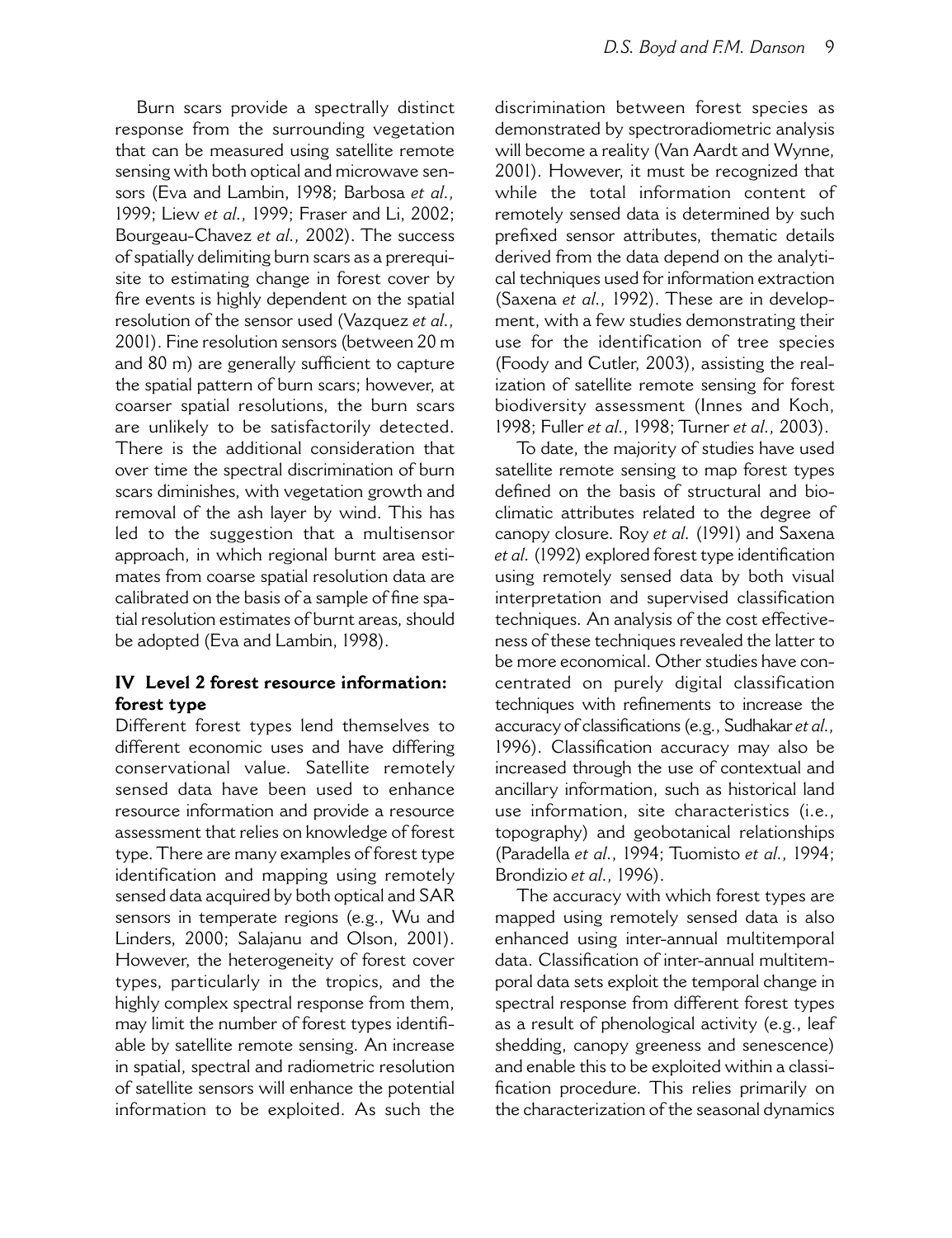of different forest types and their biophysical properties (Spanner et al., 1990; Duchemin et al., 1999). Forest types such as dense evergreen, dense seasonal and tropical deciduous have been distinguished in this way (Achard and Estreguil, 1995), as well as coniferous, mixed and deciduous temperate forest types (Schriever and Congalton, 1995).

# V Level 3 forest resource information: forest biophysical and biochemical properties

Measurement of forest biophysical and biochemical properties provide an indication of resource quality, as well as resource management strategy information. In regions of southeast Asia and Africa, shifting cultivation and selective logging have resulted in structural alteration of the forest rather than wholesale clearance (Green and Sussman, 1990; Gilruth et al., 1990) and these would be optimally detected through biophysical property estimation. Additionally, variables such as leaf area index (LAI), the one-sided area of leaves per unit ground area, and leaf biochemistry, affect forest function in terms of light interception and absorption, nutrient cycling and productivity (Bonan, 1993). They vary both spatially and temporally across forest areas and are difficult and expensive to measure. They are, however, the key spatial variables required to drive forest ecosystem simulation models at a range of spatial scales and so considerable effort has been expended in developing remote sensing techniques to map these variables over extensive forest areas (Running et al., 1989; Cropper and Gholz, 1993; Liu et al., 1997; Lucas et al., 2000; Song and Woodcock, 2002).

Forest stand properties, such as age and timber volume, for example, can also be inferred from biophysical properties. Commercial forest managers may require local data on variables such as stand age, average tree height, basal area or timber volume (Poso et al., 1987; Ardö, 1992). Moreover, the accurate measurement of forest regeneration age

is pertinent for the development of regional and global carbon budgets (Brown et al., 1993) and the provision of information on forest recovery after loss. Furthermore, it has been noted that, in tropical environments in particular, forest age may be used to infer biophysical properties such as biomass and basal area (Saldarriaga et al., 1988; Brown and Lugo, 1990), as well as other variables such as canopy structure and roughness, and species composition (Swaine and Hall, 1983; Uhl 1987). Thus, forest stand property measurement is also important for forest resource quality assessment.

The past 30 years has seen the adoption of two approaches to relate remotely sensed data to biophysical variables. In physical modelling, canopy radiative transfer processes are simulated mathematically with valuable insights into the fundamental factors driving the relationships between remotely sensed data and vegetation biophysical and biochemical properties (Chen and Cihlar, 1996; Danson et al., 2001). However, their widespread use for forest resource assessment is presently hindered by factors such as the heterogeneity of the canopy, the dynamic characteristics of the canopy optical properties and external effects, such as atmospheric scattering and absorption, all of which are difficult to model. An alternative, and more operational, approach is empirical modelling, whereby the quantitative relationship between remotely sensed data and various derivatives (e.g., vegetation indices) and ground-based biophysical and biochemical property data is calibrated by interrelating known coincident observations of the remotely sensed and ground data. Often, statistical regression procedures are used. The use of radiometically and atmospherically corrected remotely sensed data to develop an empirical model allows its application at other spatial and temporal resolutions. Despite the attractiveness of using the latter approach, a fundamental problem often faced by researchers studying forests is the lack of appropriate ground data that can be brought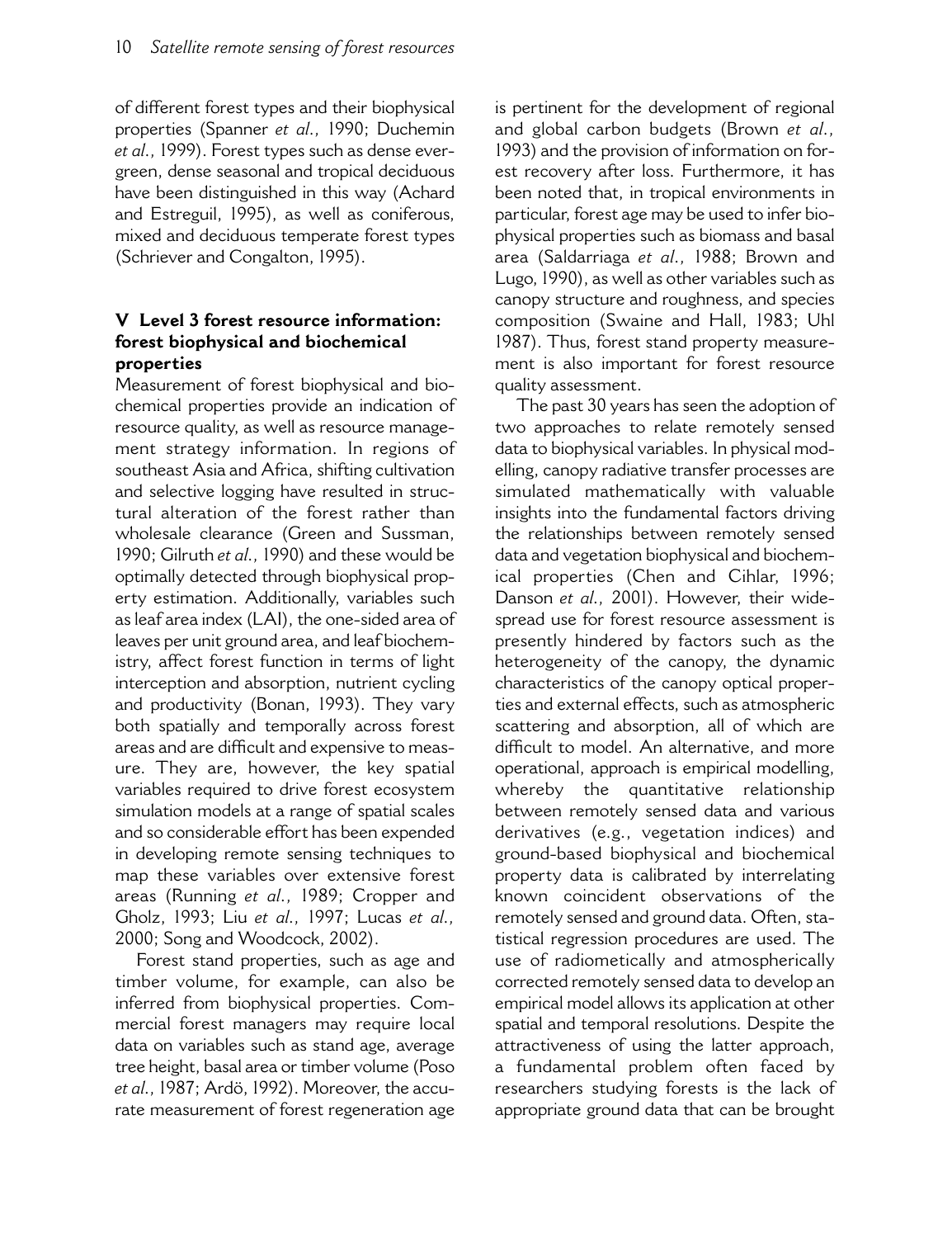together with the remotely sensed data (Curran and Foody, 1994). This may account for the limited number of studies conducted to date focusing on the estimation of biophysical and biochemical properties of forest using remotely sensed data. Studies conducted in temperate and boreal forests are more common than those in tropical forests and are used here to indicate the potential of using remote sensing for the assessment of Level 3 forest resource information

### 1 Optical remote sensing

Of the many types of biophysical property that influence the radiation at optical wavelengths from forests, LAI is the most important (Danson, 1995). Optical remote sensing for the estimation of forest LAI or its related biomass (leaf and wood) has built on earlier successful work to estimate these variables for agricultural crops and grassland canopies (Curran, 1983; Asrar et al., 1985). In visible wavelengths light absorption is the dominant process and, in general, as LAI or biomass increase, visible reflectance decreases so that a negative asymptotic relationship between red reflectance (R) (0.6-0.7 µm) and LAI is expected. In near infrared wavelengths (NIR)  $(0.7-0.9 \mu m)$  leaf absorption is low and leaf reflectance and transmittance is high. A positive asymptotic relationship is therefore expected between NIR reflectance and LAI or biomass (Danson, 1995). The spectral contrast between red and NIR reflectance has been used to develop 'vegetation indices', which are linear or nonlinear combinations of the reflectance in two or more wavebands (Boyd, 2001) and a number of studies have attempted to correlate vegetation indices with forest LAI.

Early studies by Peterson et al. (1987) and Spanner et al. (1990) examined the relationships between the LAI and reflectance of temperate forest sites across the western USA and found a significant negative relationship with R reflectance, a significant positive relationship with the simple ratio (SR) vegetation index (NIR/R) or normalized difference

vegetation index (NDVI), but no significant relationship with NIR reflectance. Other studies, however, have found only weak correlations between forest LAI and the NDVI (Danson and Plummer, 1995; Hall et al., 1995) and it has been suggested that the spatially variable contribution of soil or understorey to the scene reflectance, coupled with variations in canopy structure and leaf optical properties, may confound the application of vegetation indices for estimating forest LAI (Hall et al., 1996). Moreover, the influences of extraneous factors vary seasonally (Badwhar et al., 1986; Curran et al., 1992; Chen et al., 1997; Miller et al., 1997). These studies indicate that the strength of the relationships between forest LAI and vegetation indices, such as the NDVI, may be site-, time- and species-specific and that above an LAI of about 5 or 6 the NDVI may not be sensitive to LAI variation (Turner et al., 1999). These observations may help explain reported weak relationships between the NDVI and tropical forest biophysical properties, since these forests reach high LAI (Sader et al., 1989; Boyd et al., 1999; Foody et al., 2001). Other factors are also significant (Boyd and Curran, 1998) and include the attenuation of reflected radiation by the large atmospheric water and aerosol load above tropical forests, the low reflectance in red and NIR wavelengths that are observed from tropical forest canopies, and the ecological and physical complexity of tropical forest environments.

Recent research has sought to increase the accuracy of estimation of forest LAI using optical remote sensing via several approaches. One has been to use remotely sensed data acquired at middle infrared (MIR) wavelengths (1.5-5.0 µm). Nemani et al. (1993) found that incorporating a MIR infrared waveband from the Landsat TM sensor with R and NIR normalized the effect of variable canopy cover on the relationship with LAI. An exploratory study by Boyd et al. (1999) revealed that correcting the MIR radiation acquired by the NOAA AVHRR sensor for thermal emission to derive MIR reflectance,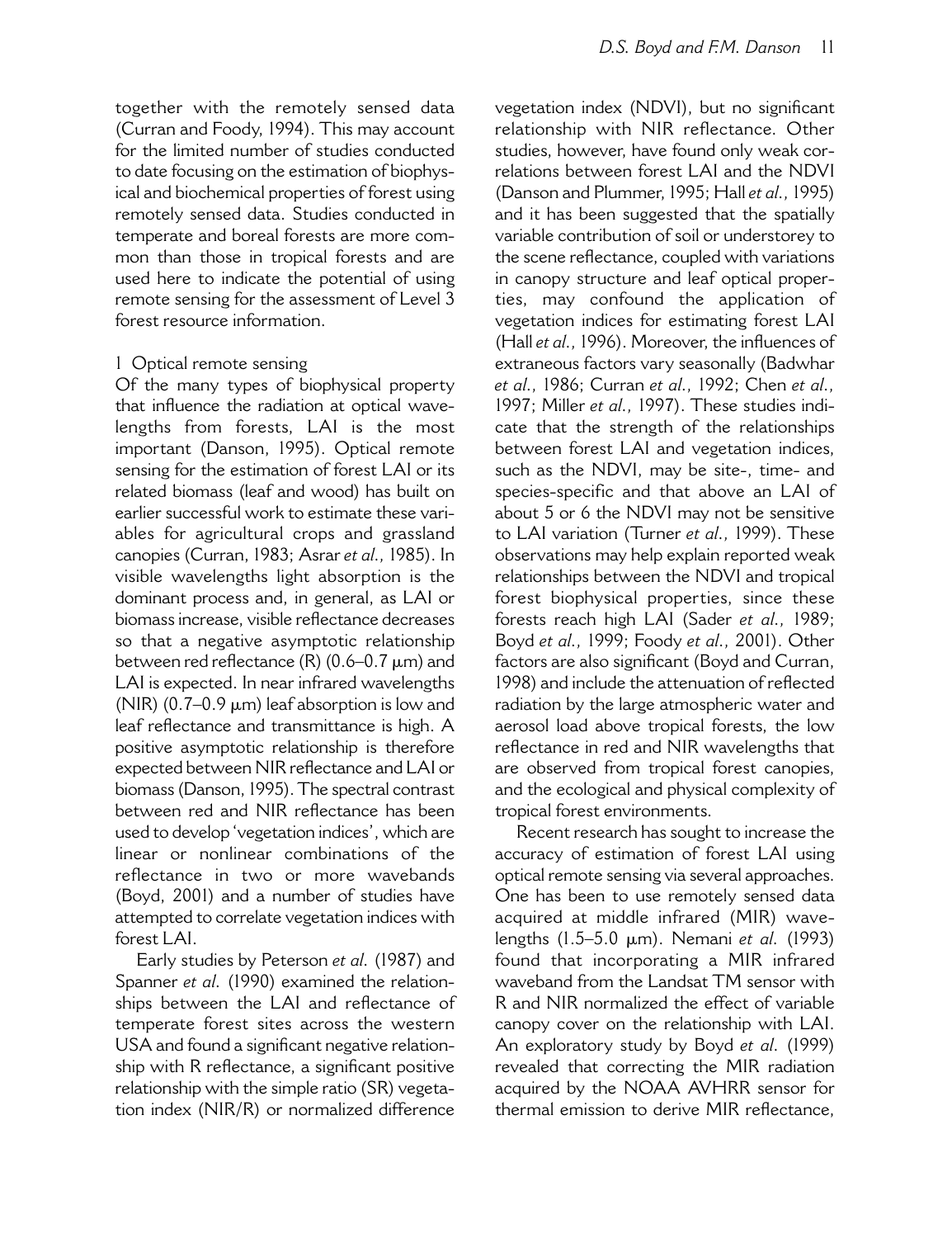increased the strength of the relationship between radiation acquired in MIR wavelengths and total forest biomass of west African tropical forests over that obtained using the NDVI. The use of MIR reflectance, either alone or within the vegetation index  $(NIR-MIR)$ reflectance/NIR+MIR  $VI3$ reflectance), provided the strongest relationship with total forest biomass. This success was replicated for the estimation of the LAI of the boreal forest of Canada (Boyd et al., 2000). This suggests that MIR reflectance may be more sensitive to changes in forest biophysical properties than the reflectance in visible and NIR wavelengths and should be considered when estimating the biomass of forests.

The second approach to increasing the estimation of forest LAI using optical remote sensing has focused on high-spectral resolution data, where measurements of surface radiance are made in several hundred narrow wavebands. Several experiments have shown that calculation of first or second derivatives of the canopy reflectance may suppress the effects of variation in understorey reflectance and allow more accurate estimation of LAI (Gong et al., 1992; Johnson et al., 1994). High-spectral resolution data may also be used to calculate the position of the 'rededge', the point of inflexion in the reflectance spectrum around 720 nm. Correlations between the red-edge position and forest LAI have been found to be stronger than those with single wavebands or vegetation indices based on broad wavebands (Danson and Plummer, 1995; Shaw et al., 1998). The application of these techniques is currently limited by the availability of high-spectral resolution data from satellite platforms. However, the recent launch of the MODIS, MERIS and EO-1 Hyperion sensors provides new opportunities to apply the techniques based on high-spectral resolution data to estimate forest biophysical properties (Van Der Meer et al., 2001; Pu et al., 2003).

The significant advances made in estimating forest LAI and related biomass from remotely sensed data have been partly facilitated by the use of new techniques and instruments for measuring the LAI of forest stands using light interception. This has allowed the traditional and expensive destructive sampling techniques to be complemented by techniques that allow rapid measurement of LAI at a large number of sites (Chen et al., 1997). Furthermore, large multidisciplinary experiments such as the Oregon Transect Ecosystem Research Project (OTTER) and the Boreal Ecosystem and Atmosphere Study (BOREAS) have provided comprehensive ground and remotely sensed data sets with which to develop and test LAI estimation techniques (Peterson and Waring, 1994; Sellers et al., 1997). Further developments are likely to involve a greater emphasis on the application of radiative transfer models of forest canopy reflectance, to investigate how differences in leaf optical properties and forest structure and composition affect the relationships between forest LAI and spectral reflectance (Dawson et al., 1999). Other developments will include the use of off-nadir viewing, which increases the performance of vegetation indices for the estimation of LAI when compared with nadir viewing data (Gemmell and McDonald, 2000) and the use of artificial neural networks (ANN), which yield stronger correlations with biophysical properties of forest in both tropical and nontropical environments than vegetation indices (Jensen et al., 1999; Foody et al., 2001).

Forest stand properties have no direct physical relationship with the remotely sensed signal, but they may be co-correlated through indirect relationships with LAI, biomass or canopy cover (Danson and Curran, 1993). For example, a large number of studies have sought relationships between forest stand variables and a range of remotely sensed data with mixed success. Strong negative relationships have been found between red and NIR satellite sensor data and wood volume or basal area in a range of forest environments (Danson, 1987; Ripple et al., 1991; Cohen and Spies, 1992; Baulies and Pons, 1995), while other studies have found strong correlations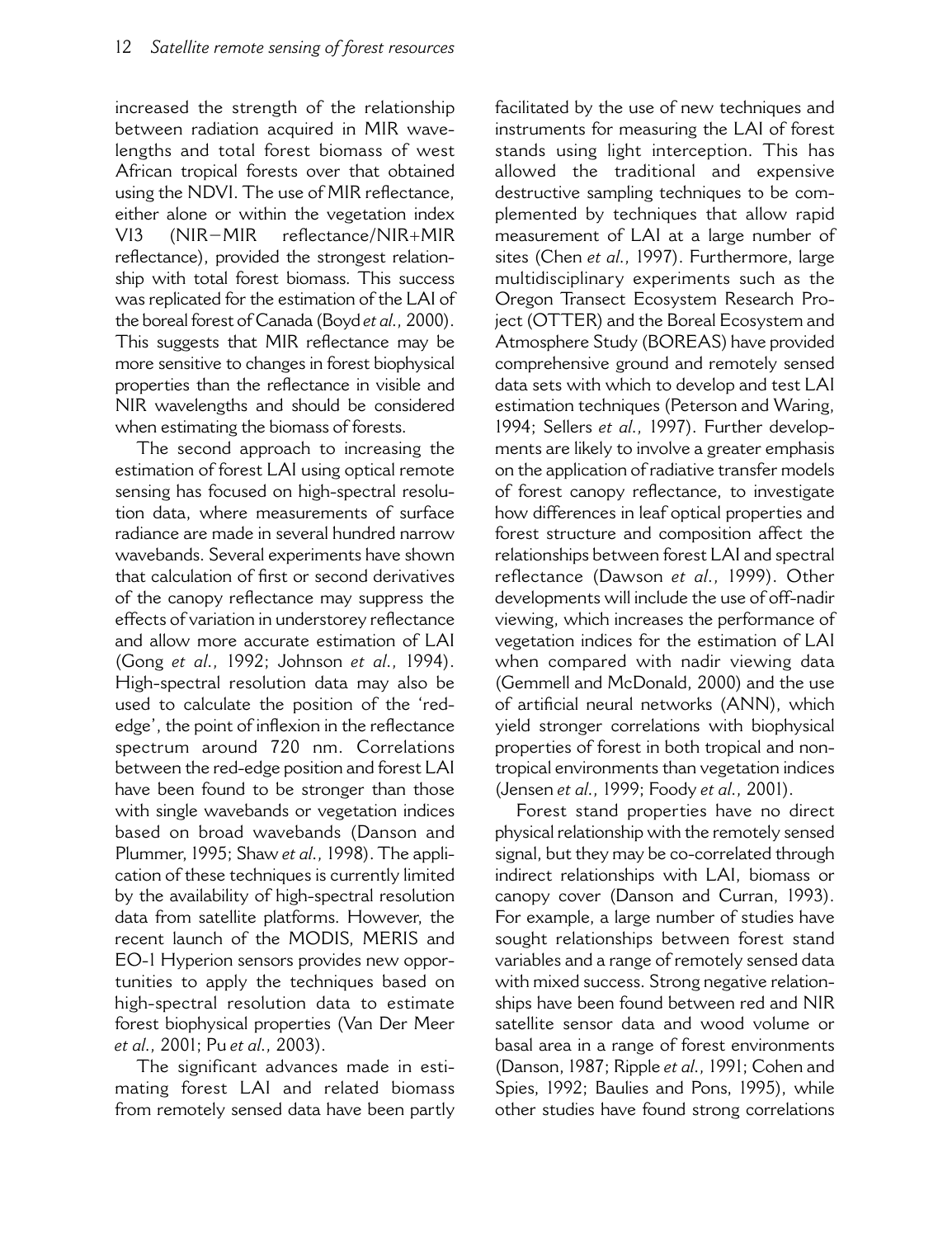with forest stand age and tree density (DeWulf et al., 1990; Brockhaus and Khorram, 1992; Danson and Curran, 1993). Relationships established by correlation and regression techniques depend mainly on the existence of a consistent monotonic change in reflectance as the stand develops. Such a relationship may exist up to a point where the forest stand reaches full canopy cover but not thereafter (Nilson and Peterson, 1994; Puhr and Donaghue, 2000). Furthermore, additional factors are likely to influence the empirical relationship between spectral response and stand age (Cohen et al., 2001). for example spatial variations in canopy cover or differences in terrain slope (Gemmell,  $1995$ ).

The ability to estimate forest stand age has assumed much importance in the drive to understand carbon budgets of forests, particularly in tropical regions. Forest age is linked to the amount of carbon sequestered by an area of the Earth's surface from the atmosphere (Houghton, 1996). Studies exploring the remotely sensed response from tropical forests of different ages have demonstrated the capabilities of remote sensing for deriving regeneration age class maps of tropical forests, at least up to the point where the primary and secondary forest spectral responses 'blend' (Kimes et al., 1998). Age class maps of tropical forest via remote sensing have been derived using one of three approaches. One has utilized the resolved relationships between remotely sensed response and age (Mausel et al., 1993; McWilliam et al., 1993; Steininger, 1996; Boyd et al., 1996). Another approach to deriving age class maps has been to classify remotely sensed images of forests into age classes via a supervised classification (Foody et al., 1996; de Moraes et al., 1998; Helmer et al., 2000). The last approach uses a time series of coregistered, multispectral images (Lucas et al., 1993; Alves and Skole, 1996; Frohn et al., 1996). These image sequences, however, often have gaps because of the difficulties of obtaining cloud-free scenes, costs and temporal discontinuities

between satellite sensors and this missed information could introduce unknown errors into the mapping of forest age (Kimes et al., 1998).

Pioneering work in the late 1980s began to explore the use of remote sensing for determining the relationships between forest canopy biochemicals and rates and patterns of biogeochemical cycling. Ecologists had established the importance of foliar nitrogen content of forest vegetation that, in conjunction with LAI, is closely related  $\overline{t}$ photosynthetic capacity and nitrogen uptake (Gholz, 1982). In addition, the ratio of leaf lignin to leaf nitrogen has been shown to be related to rates of litter decomposition (Melillo et al., 1982). Measurement of these and other biochemicals over large areas of forest was therefore seen as a key step toward mapping the spatial characteristics of forest nutrient cycles (Peterson et al., 1988). This became a possibility with the new generation of field spectroradiometers and imaging spectrometers, which allowed measurement of surface reflectance in a large number of narrow wavebands.

Experiments on dried ground samples confirmed that leaf nitrogen and lignin content could be estimated using laboratory instruments (Card et al., 1988; Peterson et al., 1988; Wessman et al., 1988) but the challenge for ecological remote sensing was to extend the laboratory techniques from analysis of dried ground samples to fresh leaves, whole branches and complete canopies. Work on fresh foliage further indicated the potential of the technique for estimating the biochemistry of intact leaves (Peterson et al., 1988). Although the presence of water in the leaves may suppress the biochemical signal because of water absorption in the short-wave infrared (SWIR), several studies have shown that leaf nitrogen, protein, cellulose, lignin, chlorophyll and starch content may be estimated from reflectance measurements (McLellan et al., 1991; Jacquemoud et al., 1995; Johnson and Billow, 1996). It does appear, however, that the wavebands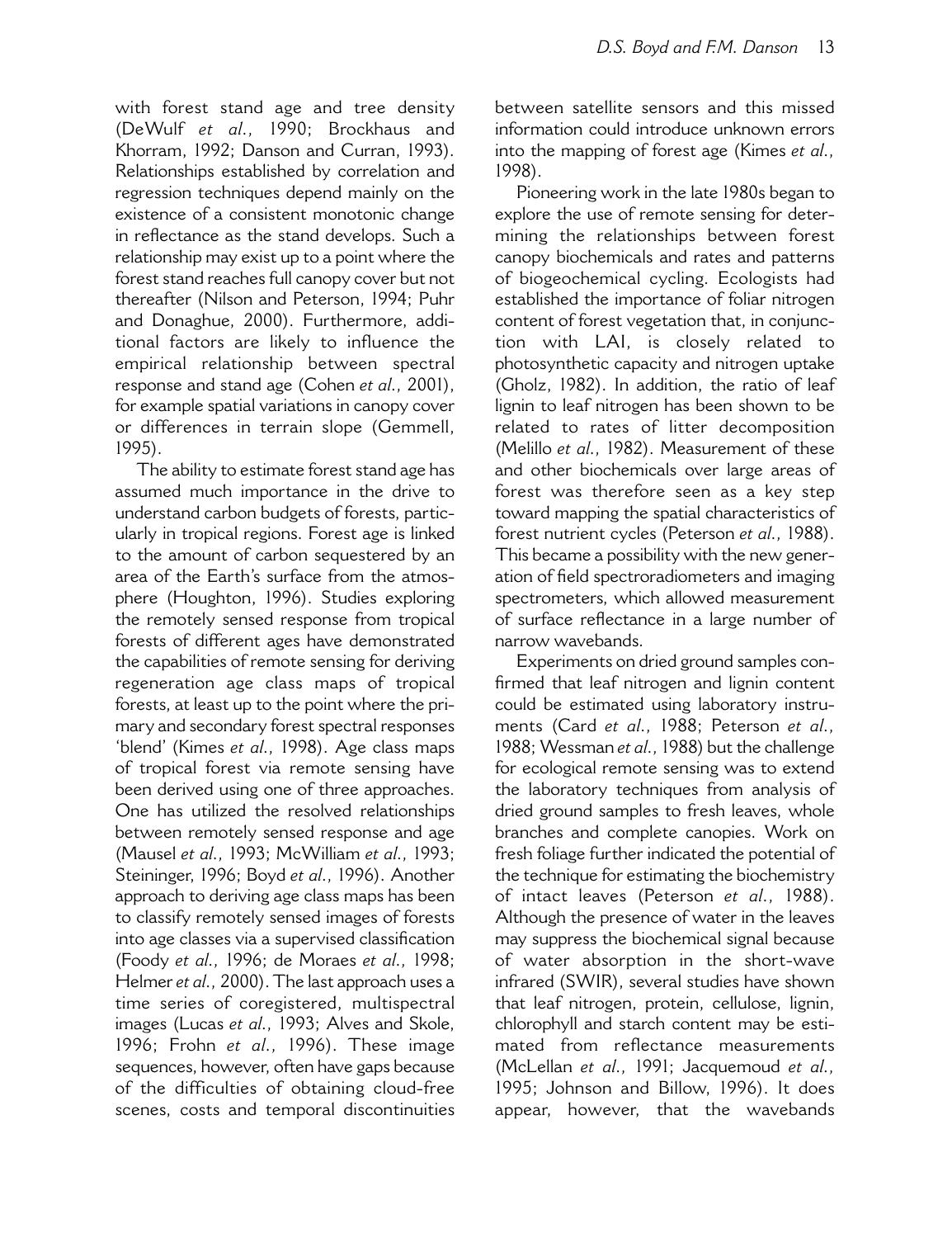selected in step-wise regression for fresh leaves are not always clearly related to known absorption features for the biochemicals (Grossman et al., 1996).

The results of the work on estimating leaf biochemistry stimulated the first experiments on estimating the biochemistry of complete forest canopies using data from imaging spectrometers (Vane and Goetz, 1993; Wessman et al., 1988). Further work using imaging spectrometers has been conducted in two major experiments, the OTTER project (Peterson and Waring, 1994) and the NASAfunded Accelerated Canopy Chemistry Program (ACCP) (Aber, 1994). These involved the use of the Airborne Visible Infrared Imaging Spectrometer (AVIRIS). In the OTTER project AVIRIS data were acquired in 1990 and 1991 over six study sites along a 250 km east-west transect representing forest vegetation zones from coastal rainforest to semi-arid scrub (Johnson et al., 1994; Matson et al., 1994). Strong correlations were found between the AVIRIS first difference spectra and total nitrogen, chlorophyll and lignin measured both as canopy biochemical content (kg ha-1) and foliar concentration (mg g-1). Correlations for starch were weaker for both concentration and content. In the ACCP, AVIRIS data were acquired over a number of forest test sites in 1992 and 1993. Martin and Aber (1997) used data for Blackhawk Island, Wisconsin and Harvard Forest, Massachusetts to examine spatial and temporal variation in canopy lignin and nitrogen concentrations for a total of 40 stands. They found strong correlations between first difference spectra and biochemical concentrations for both sites separately and for data combined from both sites. However, when the calibration equation derived for one site was used to predict biochemical concentrations at the other, the relationships were insignificant. Errors in atmospheric correction and low signal to noise ratio were suggested as possible causes for the inconsistency. Curran and Kupiec (1995) and Curran et al. (1997) also used

AVIRIS data to estimate the biochemical composition of a slash pine canopy in Florida. They found very strong correlations between the remotely sensed data and chlorophyll, nitrogen, lignin and cellulose measured both as concentration and content.

Remote sensing is the only technique available for estimating forest biochemical properties over large areas and shows great potential for providing biochemical information related to forest productivity and health and for input into process-based ecosystem models. The recent availability of data from the spaceborne MODIS, MERIS and Hyperion sensors, and advances in radiative transfer modelling of leaf and canopy reflectance, should ensure further progress (Curran and Kupiec, 1995; Gastellu-Etchegorry and Bruniquel-Pinel, 2001; Dawson et al., 2003).

### 2 Microwave remote sensing

There has been growing interest in the capabilities of microwave remote sensing, particularly in the form of SAR instruments, for the estimation of forest biophysical properties. This research on the microwave response of forest canopies has benefited from the availability of data from space-borne instruments, in particular the C-band (3 cm) Active Microwave Instrument (AMI) on ERS-1 and ERS-2, the L-band (23 cm) SAR on JERS-1, and data from the Shuttle Imaging Radar (SIR-C) flown on the Space Shuttle Endeavour in 1994 (C and L band). In addition, sophisticated airborne SAR instruments such as the C-, L- and P-band (50 cm) AirSAR and E-SAR have provided an opportunity to test the application of multifrequency polarimetric data (Paloscia et al., 1999; Hoekman and Quinones, 2000).

Microwave signals, in contrast to optical wavelengths, are unaffected by atmospheric conditions, including clouds, because the wavelength of the radiation is several orders of magnitude larger than the atmospheric particles (Baker et al., 1994; Quegan, 1995). This means that SAR instruments have an allweather day/night imaging capability, which is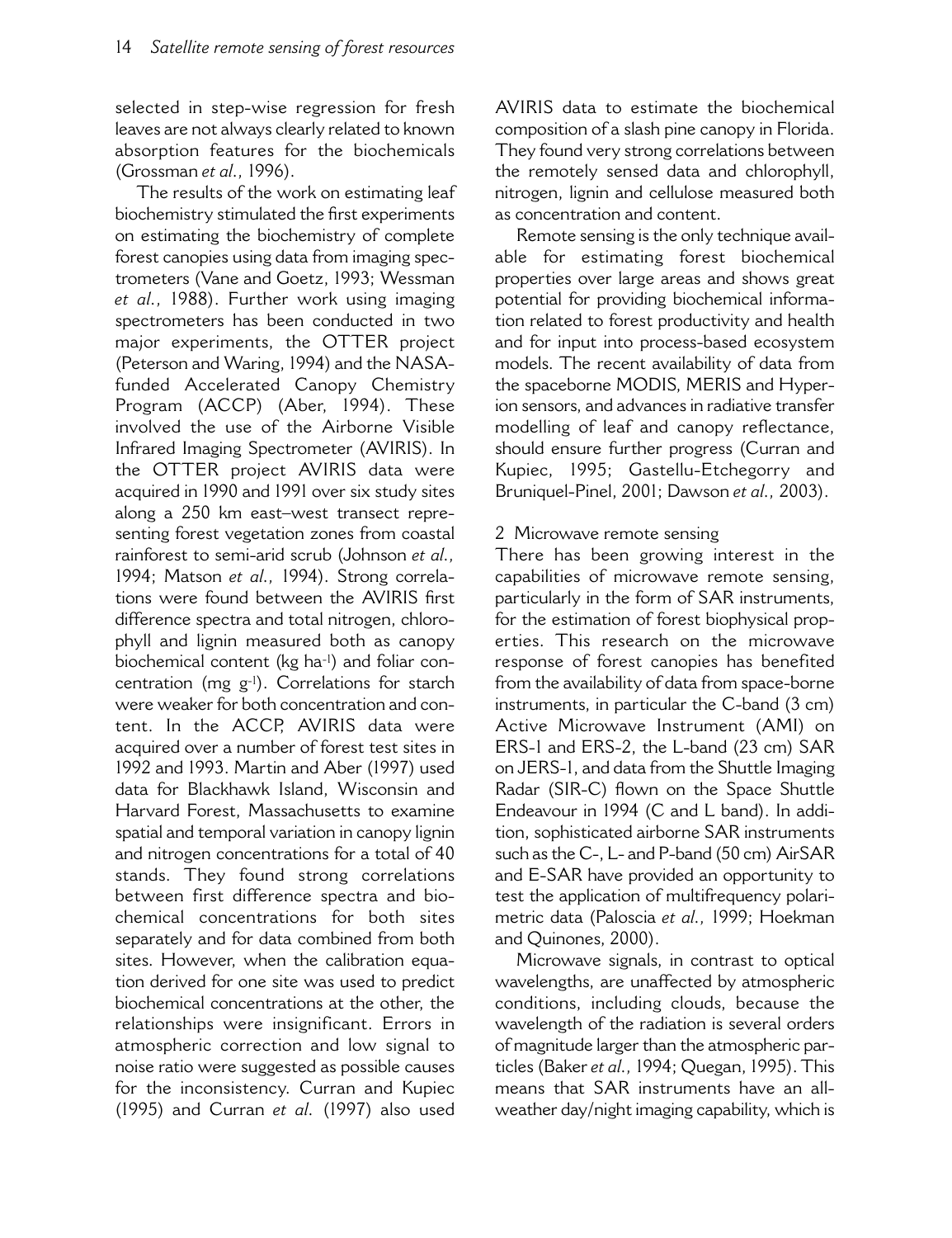a major advantage for imaging the cloudy regions of the Earth, where forests are present. The processing and analysis of SAR data is relatively complex with the magnitude of the backscattered radiation dependent on both wavelength and polarization. However. it has been shown both experimentally and by theoretical modelling that the penetration of microwaves into the forest is dependent primarily upon wavelength. Short wavelength (e.g., X band  $\approx 3$  cm) microwaves interact with the surface of the canopy causing scattering from leaves, twigs or branches; medium wavelength (e.g.,  $\tilde{C}$  band  $\approx$  6 cm) microwaves interact with the volume of the canopy/trunk volume; and longer wavelength (e.g., L band  $\approx$  22 cm) microwaves penetrate the canopy, interacting with the ground/trunk (Curran and Foody, 1994). The depth of microwave penetration is further dependent on the angle of incidence of the sensor, canopy closure (Ulaby et al., 1982; Churchill and Sieber, 1991) and on the polarization of the sensor (Elachi, 1988). Many SAR can both transmit and receive microwaves at two different polarizations and this enhances the information provided, particularly on surface roughness and geometric regularities in the forest stand (Carver, 1988).

Many studies have found positive nonlinear relationships between microwave backscatter and forest above-ground biomass, with saturation of the signal occurring at different levels depending on the wavelength measured (Imhoff, 1995; Fransson and Israelsson, 1999), microwave polarization and sensor viewing geometry (Le Toan et al., 1992; Baker et al., 1994). Estimation accuracy is also dependent on forest structure and ground conditions (Baker and Luckman, 1999; Ranson and Sun 2000). Ranson et al. (1997) showed that SIR-C data could be used to map above-ground woody biomass of boreal forests to within 16 t ha<sup>-1</sup> with sensitivity to a limit of 150 t ha<sup>-1</sup>. Tropical forests, in general, reach higher biomass levels than other forests and have shown different relationships. L-band microwaves can be used to discriminate between different levels of regenerating forest biomass (up to approximately 20 years old, 60 t ha-1) and cross-polarized backscatter is more sensitive to changes in biomass density than monopolarized backscatter. The use of C-band SAR imagery is limited to differentiating between very low biomass or clear cut areas and those with some vegetation when it is dry (Yanasse et al., 1997; Luckman et al., 1997, 1998). Increases in the strength of the relationship between microwave data and biomass have been attained using backscatter ratios (e.g., LHV/LHH) and moreover by stratifying the biomass data by forest type (Foody et al., 1997b).

In addition to the work on estimating forest biomass there has been some success in the use of SAR for mapping forest stand properties. Unlike the classification of data from optical remote sensing systems, the classification of forest cover types from SAR data exploits differences in the macro structure between stands of different species, age or density (Ranson and Sun, 1994; Saatchi and Rignot, 1997; Castel et al., 2002). Specific stand information, such as stem volume, tree trunk diameter and, through the use of interferometric coherence, forest height, has been estimated using SAR (Castel et al., 2000; Balzter, 2001; Tetuko et al., 2001). However, despite the potential shown by SAR for the provision of Level 3 resource information, currently it is the optical remote sensing approach that is more useful (Hyyppä et al.,  $2000$ ).

### VI Future developments in forest resource assessment by remote sensing

As forest resources face increasing pressure so the need to acquire more accurate, timely information about their current status grows. As this review demonstrates, satellite remote sensing is well placed to provide this information, forming a significant part of any forest resources information system (Franklin, 2001). Indeed, to date there have been numerous major programmes that have used remotely sensed data to inventory and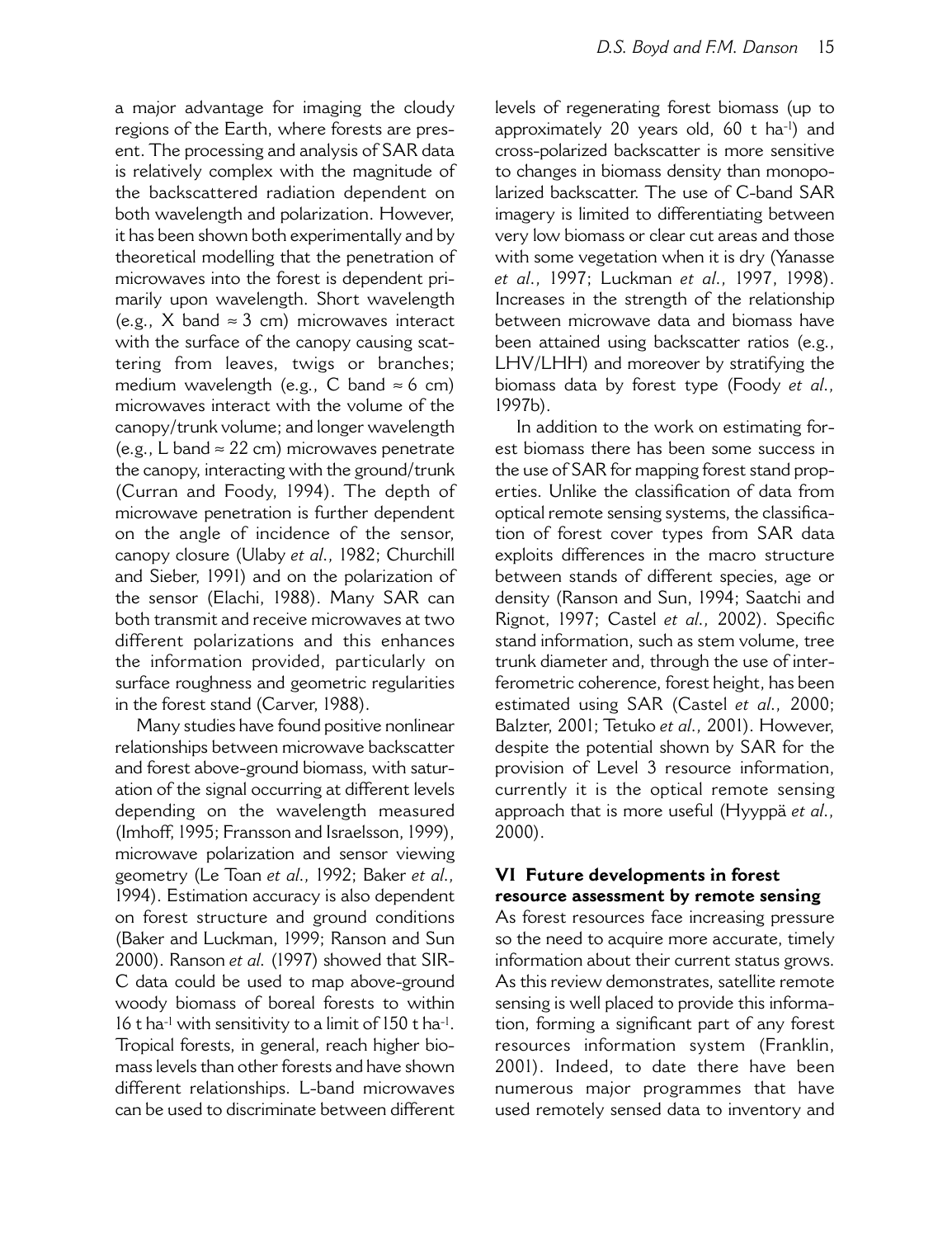monitor forests (e.g., UN Food and Agriculture Organisation Forest Resources Assessment (FRA; Zhu and Waller, 2003) and Global Observations of Forest Cover-Global Observations of Landcover Dynamics (GOFC/ GOLD; Townshend and Justice, 2002); UNEP Global Resource Information Database (GRID; Jaakkola, 1990); EC TREES (Malingreau et al., 1995) and SIBERIA (Balzter et al., 2002)).

Future developments in forest resource assessment by remote sensing will feature a number of strands. Critically, the success of these strands will be judged on their operationalization in forest management (Franklin, 2001). One strand results from the recent and imminent launch of new spaceborne sensors. The improved spectral, spatial, temporal, radiometric and angular resolutions of these sensors should serve to improve current capabilities of remote sensing for forest resource assessment (Kaufman et al., 1998; Stibig et al., 2001; Brown, 2002). It is hoped that the capabilities demonstrated by current airborne sensors such as the Scanning Lidar Imager of Canopies by Echo Recovery (SLICER) (Means et al., 1999) and the European digital airborne imaging spectrometer (DAIS) (De Jong et al., 2003), will be replicated by those in space. Hyperspectral sensors, such as EO-1 Hyperion (Martin et al., 1998; Treuhaft et al., 2003), along with hyperspatial sensors, such as IKONOS and EROS A1 Pan with its 1.5 m spatial resolution (St-Onge and Cavayas, 1995, 1997; Wulder, 1998; Franklin et al., 2001) promise to increase the accuracy of forest resources inventories. Another highlight includes the ability to inventory forests in the z-dimension through the use of laser scanning (Drake et al., 2002; McCombs et al., 2003) and SAR interferometry (Varekamp and Hoekman, 2002).

There will be increased access to remotely sensed data and products targeted at forest resource assessment (Running et al., 2000). Different data sources will enable users to choose products at a particular processing level, enabling them to work at coarse spatial resolutions to study global resources or at fine resolutions to study resources at targeted regions. Other developments will focus on improvements in remotely sensed data analysis. Assessment of forest resources by remote sensing depends on the existence of relationships between the forest spectral signature and the variable of interest, for example canopy nitrogen concentration. Much of the work done to date has sought statistical relationships between the spectral variables and the forest variables, often with some success. A problem arises, however, when the statistical relationships are dependent on the sensor used, the canopy type or the measurement condition. Recent work has begun to address this problem by developing radiative transfer models that describe the interaction of electromagnetic radiation with the leaves, branches and canopies of forests (Li et al., 1995; North, 1996; Chen and Leblanc, 1997). These models can be used to simulate the reflectance of forest canopies by running them in the 'forward' mode, where data on the forest canopy variables are the inputs and the spectral signature is the output. They also have been used to estimate forest biophysical properties by applying them in the 'inverse' mode, where the spectral signature is the input and estimates of the forest biophysical variables are the outputs (Woodcock et al., 1994; Gong et al., 1999; Gemmell et al., 2002). Although this work is in the early stages of development, the approach is potentially more robust and more accurate than the statistical techniques currently used.

Developments along each one of these strands will be mutually beneficial to the future of forest resource assessment using remote sensing. This will be coupled with the availability of ancillary data and the increasing length of the remote sensing record (Figure 1) that will provide a reliable historical record of forest resource change of benefit to those requiring improved understanding of agents and forces of forest change (Myneni et al., 1998).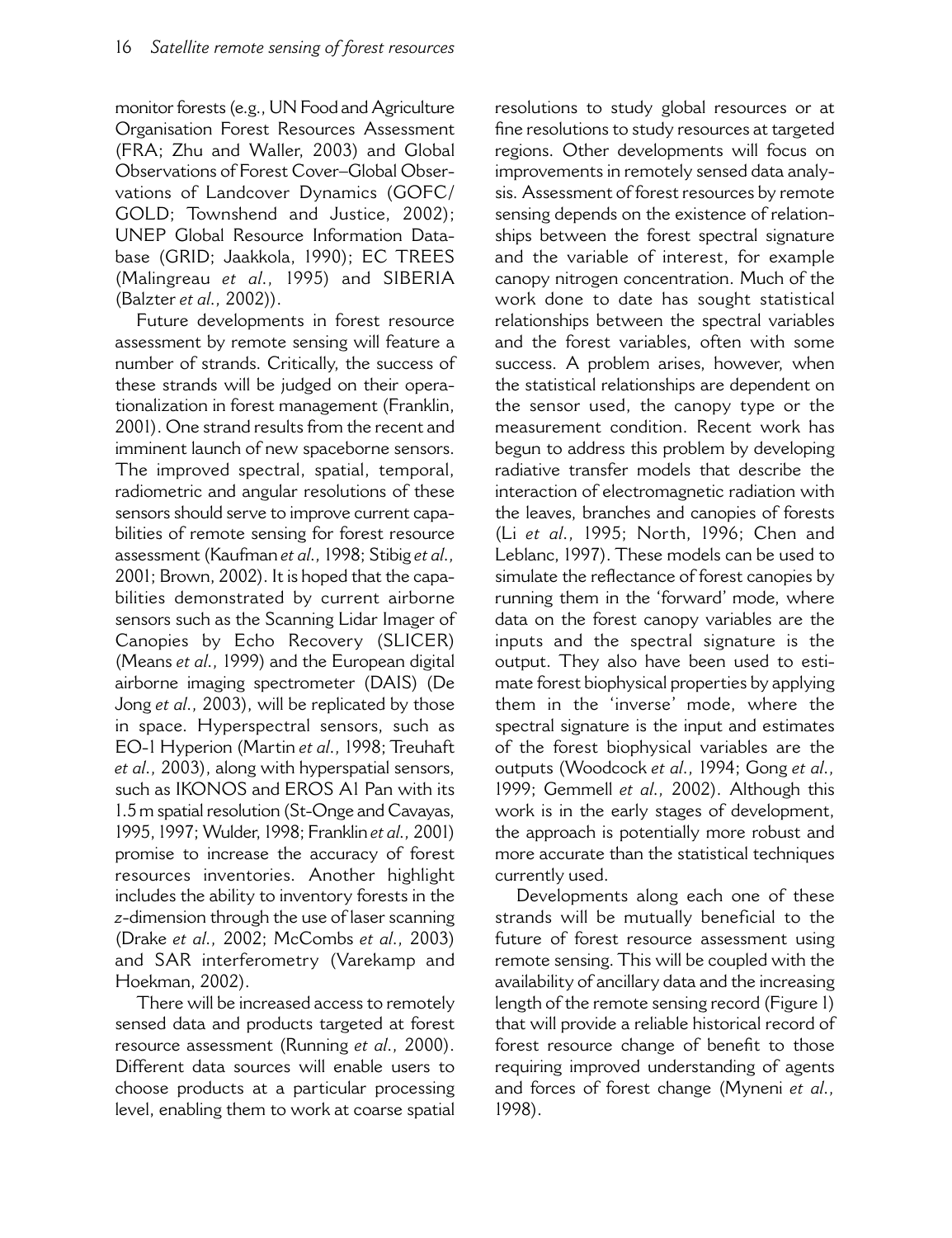#### **VII** Conclusions

Forest resource assessment by remote sensing began in the first part of the twentieth century with local-scale forest mapping from aerial photography. Since 1972, with the launch of the first satellite sensor for monitoring Earth resources (ERTS), there have been significant advances in remote sensing technology that have allowed forest resources to be assessed over much larger areas through the use of spaceborne sensors. Sensors record remotely sensed data from forests and these are processed and interpreted to extract resource information, of which there are three levels of detail. The first level refers to information on the spatial extent of forest cover, which can be used to assess forest dynamics; the second level comprises species information within encompassing forested areas, and the third level provides information on the biophysical properties of forests. The assessment of such forest information over time allows the comprehensive monitoring of forest resources. The combination of new remote sensing technology and new data analysis techniques, with advances in remote sensing science and ecosystem modelling, have assured a critical role for remote sensing in mapping, monitoring and managing forest resources. However, the true success of remote sensing will come when the results of research are transferred to organizations that have the power to use this information in deciding policy with which to sustainably manage and use the Earth's forest resources (Franklin, 2001; Hayes and Sader, 2001).

#### **References**

- Aber, J., editor 1994: Accelerated canopy chemistry program. Final Report to NASA-EOSI WG, Washington DC: NASA.
- Achard, F. and Blasco, F. 1990: Analysis of seasonal evolution and mapping of forest cover in west Africa with use of NOAA AVHRR HRPT data. Photogrammetric Engineering and Remote Sensing 56, 1359-65.
- Achard, F. and Estreguil, C. 1995: Forest classification of Southeast Asia using NOAA AVHRR data. Remote Sensing of Environment 54, 198-208.
- Achard, F., Eva, H. and Mayaux, P. 2001: Tropical forest mapping from coarse spatial resolution satellite data: production and accuracy assessment issues. International Journal of Remote Sensing 22, 2741-62.
- Achard, F., Eva, H.D., Stibig, H.J., Mayaux, P., Gallego, J., Richards, T. and Malingreau, J.P. 2002: Determination of deforestation rates of the world's humid tropical forests. Science 297(5583), 999-1002.
- Alves, D.S. and Skole, D.L. 1996: Characterizing land cover dynamics using multi-temporal imagery. International Journal of Remote Sensing 17, 835-39.
- Ardö, J. 1992: Volume quantification of coniferous forest compartments using spectral radiance recorded by Landsat Thematic Mapper. International Journal of Remote Sensing 13, 1779-86.
- Ardö, J., Pilesjö, P. and Skidmore, A. 1998: Neural networks, multitemporal Landsat Thematic Mapper data and topographic data to classify forest damages in the Czeck Republic. Canadian Journal of Remote Sensing 23, 217-29.
- Asner, G.P. 2001: Cloud cover in Landsat observations of the Brazilian Amazon. International Journal of Remote Sensing 22, 3855-62.
- Asrar, G., Kanemasu, E.T. and Yoshida, M. 1985: Estimates of leaf area index from spectral reflectance of wheat under different agricultural practices and solar angle. Remote Sensing of Environment 17, 1-11.
- Badwhar, G.D., MacDonald, R.B., Hall, F.G. and Carnes, J.G. 1986: Spectral characterization of biophysical characteristics in a boreal forest: relationship between Thematic Mapper band reflectance and leaf area index for Aspen. IEEE Transactions on Geoscience and Remote Sensing 24, 122-28.
- Baker, J.R. and Luckman, A.J. 1999: Microwave observations of boreal forests in the NOPEX area of Sweden and a comparison with observations of a temperate plantation in the United Kingdom. Agricultural and Forest Meteorology 98, 389-416.
- Baker, J.R., Mitchell, P.L., Cordey, R.A., Groom, G.B., Settle, J.J. and Stileman, M.R. 1994: Relationships between physical characteristics and polarimetric radar backscatter for Corsican Pine stands in Thetford Forest, UK. International Journal of Remote Sensing 15, 2827-94.
- Balzter, H. 2001: Forest mapping and monitoring with interferometric synthetic aperture radar InSAR. Progress in Physical Geography 25, 159-77.
- Balzter, H., Talmon, E., Wagner, W., Gaveau, D., Plummer, S., Yu, J.J., Quegan, S., Davidson, M., Le Toan, T., Gluck, M., Shvidenko, A., Nilsson, S., Tansey, K., Luckman, A. and Schmullius, C. 2002: Accuracy assessment of a large-scale forest cover map of central Siberia from synthetic aperture radar. Canadian Journal of Remote Sensing 28, 719-37.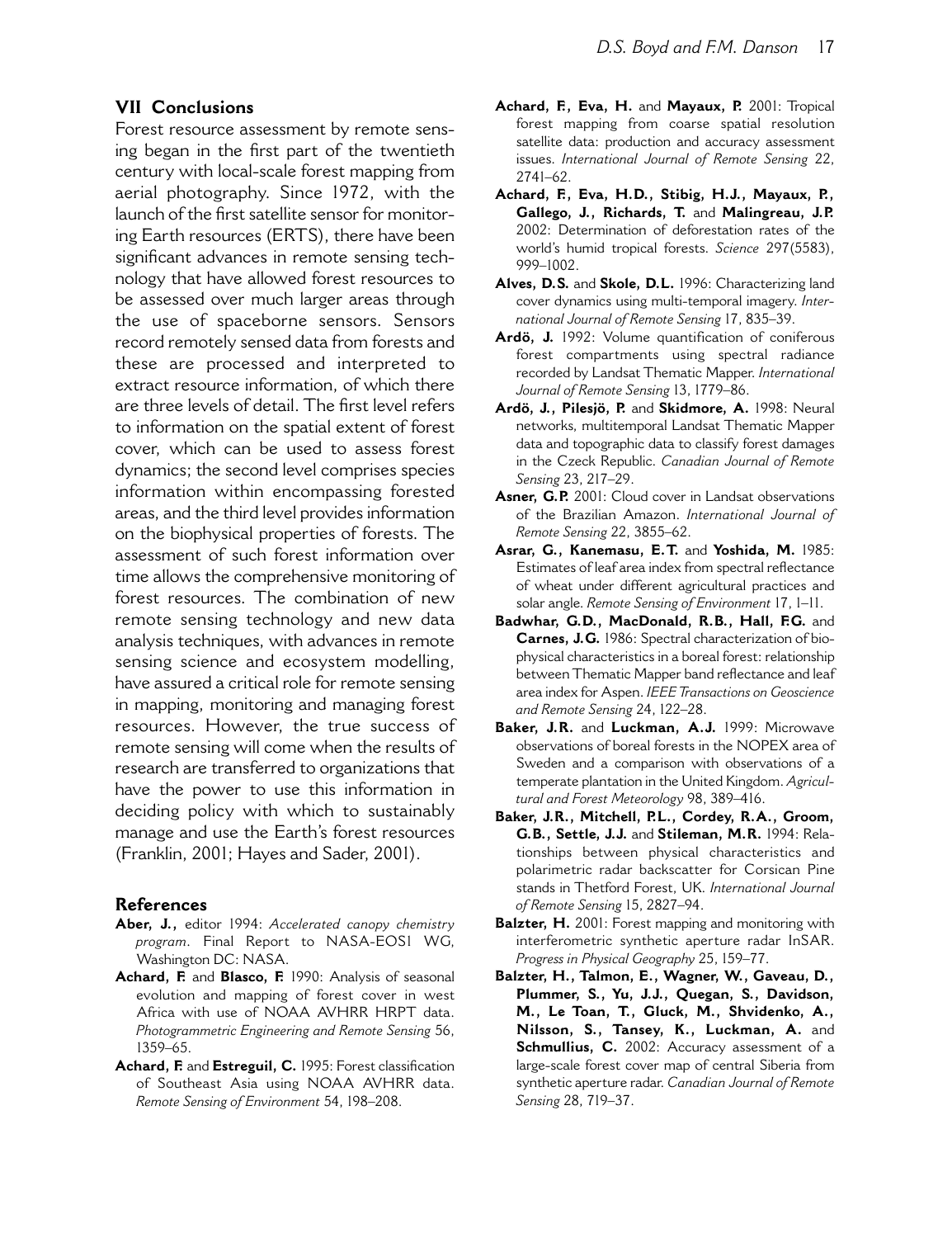- Barbosa, P.M., Grégoire, J-M. and Pereira, J.M.C. 1999: An algorithm for extracting burned areas from time series of AVHRR GAC data applied at a continental scale. Remote Sensing of Environment 69, 253-63.
- Baulies, X. and Pons, X. 1995: Approach to forest inventory and mapping by means of multispectral airborne data. International Journal of Remote Sensing 16, 61-80.
- Bonan, G.B. 1993: Importance of leaf area index and forest type when estimating photosynthesis in boreal forests. Remote Sensing of Environment 43, 303-14.
- Bourgeau-Chavez, L.L., Kasischke, E.S., Brunzell, S., Mudd, J.P. and Tukman, M. 2002: Mapping fire scars in global boreal forests using imaging radar data. International Journal of Remote Sensing 23, 4211-34.
- Boyd, D.S. 2001: Vegetation indices. In Mathews, J.A., editor, The encyclopaedic dictionary of environmental change. London: Edward Arnold, 655.
- Boyd, D.S. and Curran, P.J. 1998: Using remote sensing to reduce uncertainties in the global carbon budget: the potential of radiation acquired in middle infrared wavelengths. Remote Sensing Reviews 16, 293-327.
- Boyd, D.S., Foody, G.M., Curran, P.J., Lucas, R.M. and Honzak, M. 1996: An assessment of Landsat TM middle and thermal infrared wavebands for the detection of tropical forest regeneration. International Journal of Remote Sensing 17, 249-61.
- Boyd, D.S., Foody, G.M. and Curran, P.J. 1999: The relationship between the biomass of Cameroonian tropical forests and radiation reflected in middle infrared wavelengths 3.0-5.0 µm. International Journal of Remote Sensing 20, 1017-24.
- Boyd. D.S., Wicks, T.E. and Curran, P.J. 2000: Use of middle infrared radiation to estimate leaf area index of a boreal forest. Tree Physiology 20, 755-60.
- Brockhaus, J.A. and Khorram, S. 1992: A comparison of SPOT and Landsat-TM data for use in conducting inventories of forest resources. International Journal of Remote Sensing 13, 3035-43.
- Brondizio, E., Moran, E., Mausel, P. and Wu, Y. 1996: Land cover in the Amazon estuary: linking of the Thematic Mapper with botanical and historical Data. Photogrammetric Engineering and Remote Sensing 62, 921-29.
- Brown, S. 2002: Measuring, monitoring, and verification of carbon benefits for forest-based projects. Philosophical Transactions of the Royal Society A 360, 1669-83.
- Brown, S.A. and Lugo, A.E. 1990: Tropical secondary forests. Journal of Tropical Ecology 6, 1-32.
- Brown, S.A., Hall, C.A.S., Knabe, W., Raich, J., Trexler, M.C. and Woomer, P. 1993: Tropical forests, their past, present and potential future role in the terrestrial carbon budget. Water, Air and Soil Pollution 70, 71-94.
- Card, D.H., Peterson, D.L., Matson, P.A. and Aber, J.D. 1988: Prediction of leaf chemistry by use of

visible and near infrared reflectance spectroscopy. Remote Sensing of Environment 26, 123-47.

- Carver, K. 1988: Synthetic Aperture Radar-Earth Observing System. Instrument Panel Report. Washington DC: NASA Vol. lif.
- Castel, T., Martinez, J.M., Beaudoin, A., Wegmuller, U. and Strozzi, T. 2000: ERS INSAR data for remote sensing hilly forested areas. Remote Sensing of Environment 73, 73-86.
- Castel, T., Guerra, F., Caraglio, Y. and Hollier, F. 2002: Retrieval biomass of a large Venezuelan pine plantation using JERS-1 SAR data. Analysis of forest structure impact on radar signature. Remote Sensing of Environment 79, 30-41.
- Chen, J.M. and Cihlar, J. 1996: Retrieving Leaf Area Index of boreal conifer forests using Landsat TM images. Remote Sensing of Environment 55,  $153 - 62$ .
- Chen, J. and Leblanc, S.G. 1997: A four-scale bidirectional reflectance model based on canopy architecture. IEEE Transactions on Geoscience and Remote Sensing 35, 1316-37.
- Chen, J.M., Rich, P.M., Gower, S.T., Norman, J.M. and Plummer, S. 1997: Leaf area index of boreal forests: theory, techniques, and measurements. Journal of Geophysical Research 102, 29429-43.
- Churchill, P.N. and Sieber, A.J. 1991: The current status of ERS-1 and the role of radar remote sensing for the management of natural resources in developing countries. In Belward, A.S. and Valenzuela, C.R., editors, Remote sensing and geographical information systems for resource management in developing countries. Dordrecht: Kluwer Academic, 111-43.
- Cohen, W.B. and Spies, T.A. 1992: Estimating structural attributes of Douglas-Fir/Western Hemlock forest stands from Landsat and SPOT imagery. Remote Sensing of Environment 28, 131-41.
- Cohen, W.B., Maiersperger, T.K., Spies, T.A. and Oetter, D.R. 2001: Modelling forest cover attributes as continuous variables in a regional context with Thematic Mapper data. International Journal of Remote Sensing 22, 2279-310.
- Conway, J. 1997: Evaluating ERS-1 SAR data for the discrimination of tropical forest from other tropical vegetation types in Papua New Guinea. International Journal of Remote Sensing 18, 2967-84.
- **Cracknell, A.P.** 1998: Synergy in remote sensing what's in a pixel. International Journal of Remote Sensing 19, 2015-48.
- Cropper, W.P. Jr and Gholz, H.L. 1993: Simulation of the carbon dynamics of a Florida slash pine plantation. Ecological Modelling 66, 231-49.
- Cross, A.M., Settle, J.J., Drake, N.A. and Pavinen, R.T.M. 1991: Subpixel measurement of tropical forest cover using AVHRR data. International Journal of Remote Sensing 12, 1119-29.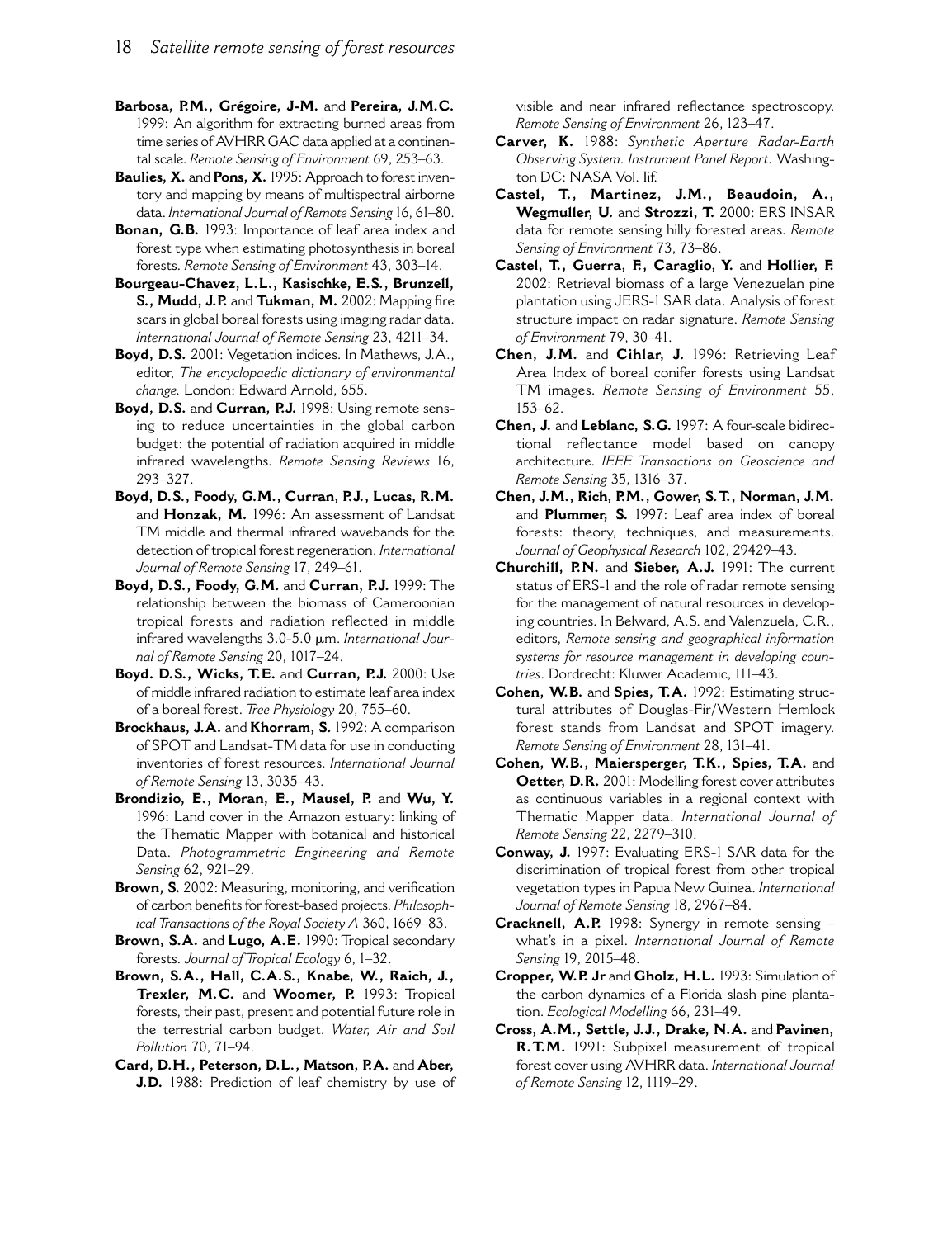- Curran, P.J. 1983: Multispectral remote sensing of vegetation amount. Progress in Physical Geography 4,  $315 - 41$ .
- Curran, P.J. and Foody, G.M. 1994: The use of remote sensing to characterise the regenerative states of tropical forests. In Foody, G.M. and Curran, P.J., editors, Environmental remote sensing from regional to global scales. Chichester: John Wiley, 44-83.
- Curran, P.J. and Kupiec, J.A. 1995: Imaging spectrometry: a new tool for ecology. In Danson, F.M. and Plummer, S.E., editors, Advances in environmental remote sensing. Chichester. John Wiley, 71-78.
- Curran, P.J., Dungan, J.L. and Gholz, H.L. 1992: Seasonal LAI in slash pine estimated with Landsat TM. Remote Sensing of Environment 39, 3-13.
- Curran, P.J., Kupiec, J.A. and Smith, G.M. 1997: Remote sensing the biochemical composition of a slash pine canopy. IEEE Transactions on Geoscience and Remote Sensing 35, 415-20.
- Danson, F.M. 1987: Preliminary evaluation of the relationship between SPOT-1 HRV data and forest stand parameters. International Journal of Remote Sensing 8.  $1571 - 74.$
- 1995: Developments in the remote sensing of forest canopy structure. In Danson, F.M. and Plummer, S.E., editors, Advances in environmental remote sensing. Chichester: John Wiley, 52-69.
- Danson, F.M. and Curran, P.J. 1993: Factors affecting the remotely sensed response of coniferous forest canopies. Remote Sensing of Environment 43, 55-65.
- Danson, F.M. and Plummer, S.E. 1995: Red-edge response to forest leaf area index. International Journal of Remote Sensing 16, 183-88.
- Danson, F.M., Plummer, S.E. and Briggs, S.A. 1995: Remote sensing and the information extraction problem. In Danson, F.M. and Plummer, S.E., editors, Advances in environmental remote sensing. Chichester: John Wiley, 171-77.
- Danson, F.M., Rowland, C.S., Plummer, S.E. and North, P.R.J. 2001: Comparison of models for simulating forest canopy reflectance. Proceedings of 10th international symposium on spectral signatures of objects in remote sensing. Toulouse: CNES.
- Dawson, T.P., Curran, P.J., North, P.R.J. and Plummer, S.E. 1999: The propagation of foliar biochemical absorption features in forest canopy reflectance: A theoretical analysis. Remote Sensing of Environment 67, 147-59.
- Dawson, T.P., North, P.R.J., Plummer, S.E. and Curran, P.J. 2003: Forest ecosystem chlorophyll content: implications for remotely sensed estimates of net primary productivity. International Journal of Remote Sensing 24, 611-17.
- DeFries, R., Hansen, M., Steininger, M., Dubayah, R., Sohlberg, R. and Townshend, J.R.G. 1997: Subpixel forest cover in central Africa from

multisensor, multitemporal data. Remote Sensing of Environment 60, 228-46.

- DeFries, R., Hansen, M. and Townshend, J.R.G. 2000: Global continuous fields of vegetation characteristics: a linear mixture model applied to multi-year 8km AVHRR data. International Journal of Remote Sensing 21, 1389-414.
- de Groof, H.D., Malingreau, J.P., Sokeland, A. and Achard, F. 1992: A first look at ERS-1 data over the tropical forest of west Africa. World Forest Watch Conference on Global Forest Monitoring. São Paulo: INPE.
- De Jong, S.M., Pebesma, E.J. and Lacaze, B. 2003: Above-ground biomass assessment of Mediterranean forests using airborne imaging spectrometry: the DAIS Peyne experiment. International Journal of Remote Sensing 24, 1505-20.
- de Moraes, J.F.L. Seyler, F., Cerri, C.C. and Volkoff, B. 1998: Land cover mapping and carbon pools estimates in Rondonia, Brazil. International Journal of Remote Sensing 19, 921-34.
- DeWulf, R.R., Goosens, R.E., DeRoover, B.P. and Borry, F.C. 1990: Extraction of forest stand parameters from panchromatic and multispectral SPOT-1 data. International Journal of Remote Sensing 11, 1571-88.
- Downton, H.A. 1995: Measuring tropical deforestation: development of methods. Environmental Conservation 22, 229-40.
- Drake, J.B., Dubayah, R.O., Clark, D.B., Knox, R.G., Blair, J.B., Hofton, M.A., Chazdon, R.L., Weishampel, J.F. and Prince, S.D. 2002: Estimation of tropical forest structural characteristics using large-footprint LIDAR. Remote Sensing of Environment 79, 305-19.
- D'Souza, G., Malingreau, J.P. and Eva, H.D. 1995: Tropical forest cover of south and central America as derived from analyses of NOAA AVHRR data, TREES Series B: Research Report no 3. Brussels: European Commission Publication.
- Duchemin, B., Goubier, J. and Courrier, G. 1999: Monitoring phenological key stages and cycle duration of temperate deciduous forest ecosystems with NOAA/AVHRR data. Remote Sensing of Environment  $67.68 - 82.$
- Eidenshink, J.C. and Faudeen, J.L. 1994: The 1km AVHRR global land data set: first stages in implementation. International Journal of Remote Sensing 15,  $3443 - 62$ .
- Elachi, C. 1988: Spaceborne radar remote sensing: applications and techniques. New York: IEEE Press.
- Eva, H.D. and Flasse, S. 1996: Contextual and multiple-threshold algorithms for regional active fire detection with AVHRR data. Remote Sensing Reviews  $14.333 - 51.$
- Eva, H. and Lambin, E.F. 1998: Remote sensing of biomass burning in tropical regions: sampling issues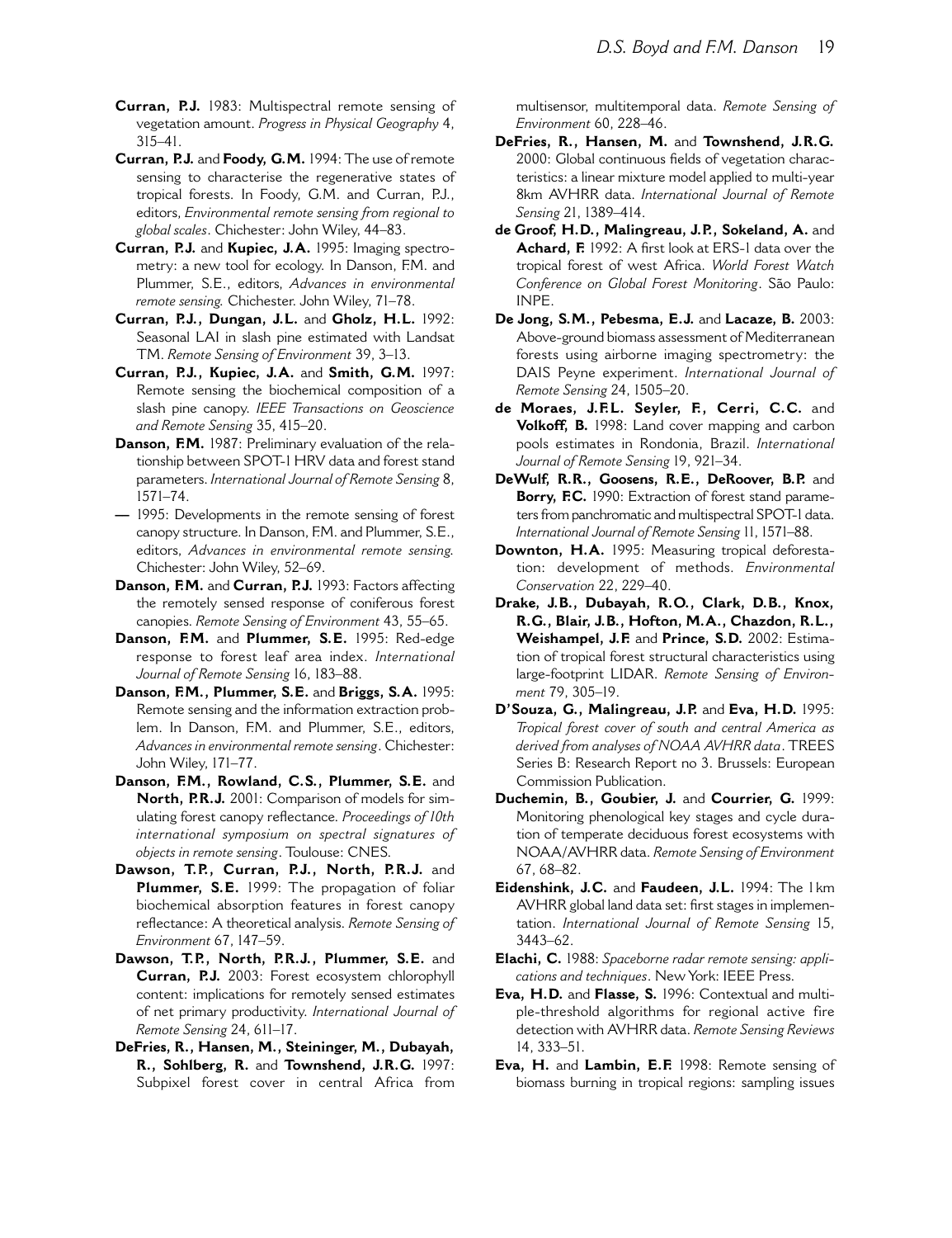and multisensor approach. Remote Sensing of Environment 64, 292-315.

- 2000: Fires and land-cover change in the tropics: a remote sensing analysis at the landscape scale. Journal of Biogeography 27, 765-76.
- Food and Agricultural Organisation 2001: State of the world's forests 2001. Rome: FAO.
- 2003: State of the world's forests 2003. Rome: FAO.
- Foody, G.M. 2002: Status of land cover classification accuracy assessment. Remote Sensing of Environment 80, 185-201.
- Foody, G.M. and Cutler, M.E.J. 2003: Tree biodiversity in protected and logged Bornean tropical rain forests and its measurement by satellite remote sensing. Journal of Biogeography 30, 1053-66.
- Foody, G.M., Palubinskas, G., Lucas, R.M., Curran, P.J. and Honzak, M. 1996: Identifying terrestrial carbon sinks: classification of successional stages in regenerating tropical forest from Landsat TM data. Remote Sensing of Environment 55, 205-16.
- Foody, G.M., Lucas, R.M., Curran, P.J. and Honzak, M. 1997a: Mapping tropical forest fractional cover from coarse spatial resolution remote sensing imagery. Plant Ecology 131, 143-54.
- Foody, G.M., Green, R.M., Lucas, R.M., Curran, P.J. Honzak, M. and Amaral, I.Do. 1997b: Observations on the relationships between SIR-C radar backscatter and the biomass of regenerating tropical forests. International Journal of Remote Sensing 18, 687-94.
- Foody, G.M., Cutler, M.E., McMorrow, J., Pelz, D., Tangki, H., Boyd, D.S. and Douglas, I. 2001: Mapping biomass and forest disturbance in Bornean tropical rainforest. Global Ecology and Biogeography 10, 379-87.
- Franklin, S.E. 2001: Remote sensing for sustainable forest management. Boca Raton, FL: Lewis.
- Franklin, S.E. and Wulder, M.A. 2002: Remote sensing methods in medium spatial resolution satellite data land classification of large areas. Progress in Physical Geography 26, 173-205.
- Franklin, S.E., Wulder, M.A. and Gerylo, G.R. 2001: Texture analysis of IKONOS panchromatic data for Douglas-fir forest age class separability in British Columbia. International Journal of Remote Sensing 22, 2627-32.
- Fransson, J.E.S. and Israelsson, H. 1999: Estimation of stem volume in boreal forests using ERS-1 C- and JERS-1 L-band SAR data. International Journal of Remote Sensing 20, 123-37.
- Fraser, R.H. and Li, Z. 2002: Estimating fire-related parameters in boreal forest using SPOT VEGETA-TION. Remote Sensing of Environment 82, 95-110.
- Frohn, R.C., Magwire, K.C. Dales, V.H. and Estes, J.E. 1996: Using satellite remote sensing analysis to evaluate a socio-economic and ecological model of deforestation in Rondônia, Brazil. International Journal of Remote Sensing 17, 3233-55.
- Fuller, D.O. 2000: Satellite remote sensing of biomass burning with optical and thermal sensors. Progress in Physical Geography 24, 543-61.
- Fuller, R.M., Groom, G.B., Mugisha, S., Ipulet, P., Pomeroy, D., Katende, A., Bailey, R. and Ogutu-Ohwayo, R. 1998: The integration of field survey and remote sensing for biodiversity assessment: a case study in the tropical forests and wetlands of Sango Bay, Uganda. Biological Conservation 86, 379-91.
- Gastellu-Etchegorry, J.P. and Bruniquel-Pinel, V. 2001: A modeling approach to assess the robustness of spectrometric predictive equations for canopy chemistry. Remote Sensing of Environment 76, 1-15.
- Gemmell, F.M. 1995: Effects of forest cover, terrain and scale on timber volume estimation with Thematic Mapper data in a rocky mountain site. Remote Sensing of Environment 51, 291-305.
- Gemmell, F.M. and McDonald, A.J. 2000: View zenith angle effects on information content of three spectral indices. Remote Sensing of Environment 72,  $139 - 59$ .
- Gemmell, F.M., Vario, J. and Strandstrom, M. 2001: Estimating forest cover in a boreal forest test site using Thematic Mapper data from two dates. Remote Sensing of Environment 77, 197-211.
- Gemmell, F.M., Varjo, J., Strandstrom, M. and Kuusk, A. 2002: Comparison of measured boreal forest characteristics with estimates from TM data and limited ancillary information using reflectance model inversion. Remote Sensing of Environment 81, 365-77.
- Gholz, H.L. 1982: Environmental limits on aboveground net primary production, leaf area and biomass in vegetation zones of the Pacific Northwest. Ecology 63.469-81.
- Giglio, L. and Justice, C.O. 2003: Effect of wavelength selection on characterisation of fire size and temperature. International Journal of Remote Sensing 24, 3515-20.
- Gilruth, P.T., Hutchinson, C.F. and Barry, B. 1990: Assessing deforestation in the Guinea Highlands of west Africa using remote sensing. Photogrammetric Engineering and Remote Sensing 56, 1375-82.
- Gong, P., Pu, R. and Miller, R.J. 1992: Correlating Leaf Area Index of Ponderosa Pine with hyperspectral CASI data. Canadian Journal of Remote Sensing, 18, 275-82.
- Gong, P., Wang, D.X. and Liang, S. 1999: Inverting a canopy reflectance model using a neural network. International Journal of Remote Sensing 20, 111-22.
- Grainger, A. 1993: Rates of deforestation in the humid tropics, estimates and measurements. The Geographical Journal 159, 33-44.
- Green, G.M. and Sussman, R. 1990: Deforestation history of the eastern rainforests of Madagascar from satellite images. Science 248, 212-15.
- Grossman, V., Ustin, S.L., Jacquemoud, S., Sanderson, E.W., Schmuck, G. and Verdebout, J.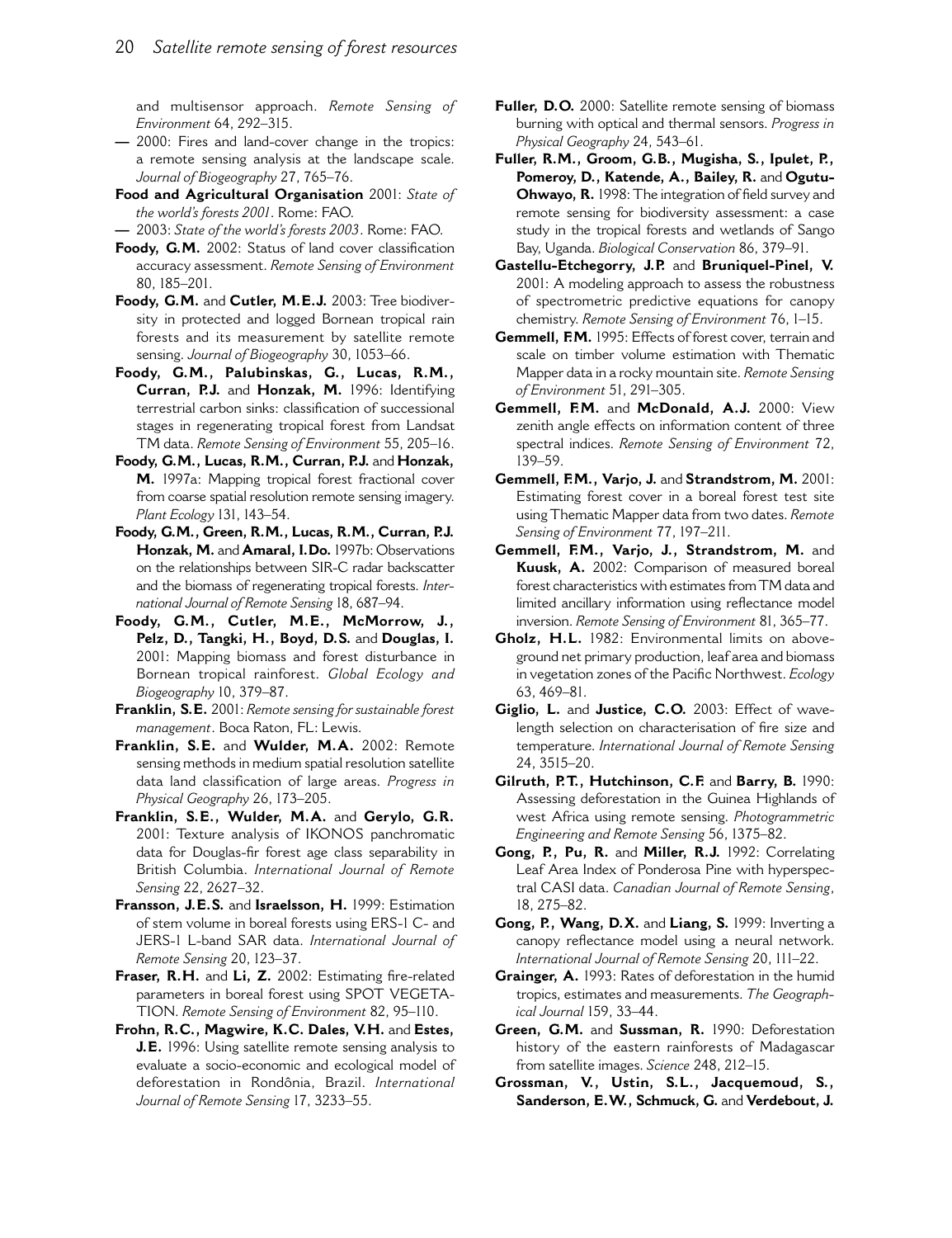1996: Critique of stepwise multiple linear regression for the extraction of leaf biochemistry from leaf reflectance data. Remote Sensing of Environment 56, 182-93.

- Grover, K., Ouegan, S. and Freitas, C.D. 1999: Quantitative estimation of tropical forest cover by SAR. IEEE Transactions on Geoscience and Remote Sensing 37, 479-90.
- Hall, F.G., Shimabukuro, Y.E. and Huemmrich, K.F. 1995: Remote sensing of forest biophysical structure in boreal forest stands of Picea mariana using mixture decomposition and geometric reflectance models. Ecological Applications 5, 993-1013.
- Hall, F.G., Peddle, D.R. and Drew, E.F. 1996: Remote sensing of biophysical variables in boreal forest stands of Picea mariana. International Journal of Remote Sensing 17, 3077-81.
- Hayes, D.J. and Sader, S.A. 2001: Comparison of change-detection techniques for monitoring tropical forest clearing and vegetation regrowth in a time series. Photogrammetric Engineering and Remote Sensing 67, 1067-75.
- Helfert, M.R. and Lulla, K.P. 1990: Mapping continentalscale biomass burning and smoke palls over the Amazon basin as observed from the Space Shuttle. Photogrammetric Engineering and Remote Sensing 56, 1367–73.
- Helmer, E.H., Brown, S. and Cohen, W.B. 2000: Mapping montane tropical forest successional stage and land use with multi-date Landsat imagery. International Journal of Remote Sensing 21, 2163-83.
- Hepner, G.F., Logan, T., Ritter, N. and Bryant, N. 1990: Artificial neural network classification using a minimal training set: comparison to conventional supervised classification. Photogrammetric Engineering and Remote Sensing 56, 469-73.
- Hoekman, D.H. and Quinones, M.J. 2000: Land cover type and biomass classification using AirSAR data for evaluating of monitoring scenarios in the Colombian Amazon. IEEE Transactions on Geoscience and Remote Sensing 38, 685-96.
- Holben, B.N. and Shimabukuro, Y.E. 1993: Linear mixture model applied to coarse spatial resolution data from multispectral satellite sensors. International Journal of Remote Sensing 14, 2231-40.
- Houghton, R.A. 1996: Terrestrial sources and sinks of carbon inferred from terrestrial data. Tellus B 48, 420-32.
- Houghton, R.A., Hackler, J.L. and Lawrence, K.T. 2000: Changes in terrestrial carbon storage in the United States. 2: the role of fire and fire management. Global Ecology and Biogeography 9, 145-70.
- Hyyppä, J., Hyyppä, H., Inkinen, M., Engdahl, M., Linko, S. and Zhu, Y.H. 2000: Accuracy comparison of various remote sensing data sources in the retrieval of forest stand attributes. Forest Ecology and Management 128, 109-20.
- Imhoff, M.L. 1995: A theoretical analysis of the effect of forest structure on synthetic aperture radar backscatter and the remote sensing of biomass. IEEE

Transactions on Geoscience and Remote Sensing 33,  $341 - 52$ .

- Innes, J.L. and Koch, B. 1998: Forest biodiversity and its assessment by remote sensing. Global Ecology and Remote Sensing 7, 397-419.
- Jaakkola, S. 1990: Managing data for the monitoring of tropical forest cover: the global resource information database approach. Photogrammetric Engineering and Remote Sensing 56, 1355-57.
- Jacquemoud, S., Verdebout, G., Schmuck, G., Andreoli, G. and Hosgood, B. 1995: Investigations of leaf biochemistry by statistics. Remote Sensing of Environment 54, 180-88.
- James, M.E. and Kalluri, S.N.V. 1994: The Pathfinder AVHRR land data set: an improved coarse resolution data set for terrestrial monitoring. International Journal of Remote Sensing 15, 3347-64.
- Jeanjean, H. and Achard, F. 1997: A new approach for tropical forest area monitoring using multiple spatial resolution satellite sensor imagery. International Journal of Remote Sensing 18, 2455-61.
- Jensen, J.R., Oiu. F. and Ji. M. 1999: Predictive modeling of coniferous forest age using statistical and artificial neural network approaches applied to remote sensor data. International Journal of Remote Sensing 20, 2805-22.
- Johnson, L.F., and Billow, C.R. 1996: Spectroscopic estimation of total nitrogen concentration in Douglasfir foliage. International Journal of Remote Sensing 17, 489-500.
- Johnson, L.F., Hlavka, C.A. and Peterson, D.L. 1994: Multivariate analysis of AVIRIS data for canopy biochemical estimation along the Oregon Transect. Remote Sensing of Environment 47, 216-30.
- Kaufman, Y.J., Setzer, A.W., Justice, C.O., Tucker, C.J., Pereira, M.C. and Fung, I. 1990: Remote sensing of biomass burning in the tropics. In Goldammer, J.G., editor, Fire in the tropical biota. Berlin: Springer-Verlag, 400-17.
- Kaufman, Y.J., Kleidman, R.G. and King, M.D. 1998: SCAR-B fires in the tropics: properties and remote sensing from EOS-MODIS. Journal of Geophysical Research 103 D24, 31955-68.
- Kennedy, P. and Bertolo, F. 2002: Mapping sub-pixel forest cover in Europe using AVHRR data and national and regional statistics. Canadian Journal of Remote Sensing 28, 302-21.
- Kimes, D.S., Nelson, R.F., Skole, D.L. and Salas, W.A. 1998: Accuracies in mapping secondary tropical forest age from sequential satellite imagery. Remote Sensing of Environment 65, 112-20.
- Kleinn, C., Corrales, L. and Morales, D. 2002: Forest area in Costa Rica: a comparative study of tropical forest cover estimates over time. Environmental Monitoring and Assessment 73, 17-40.
- Kuntz, S. and Siegert, F. 1999: Monitoring of deforestation and land use in Indonesia with multitemporal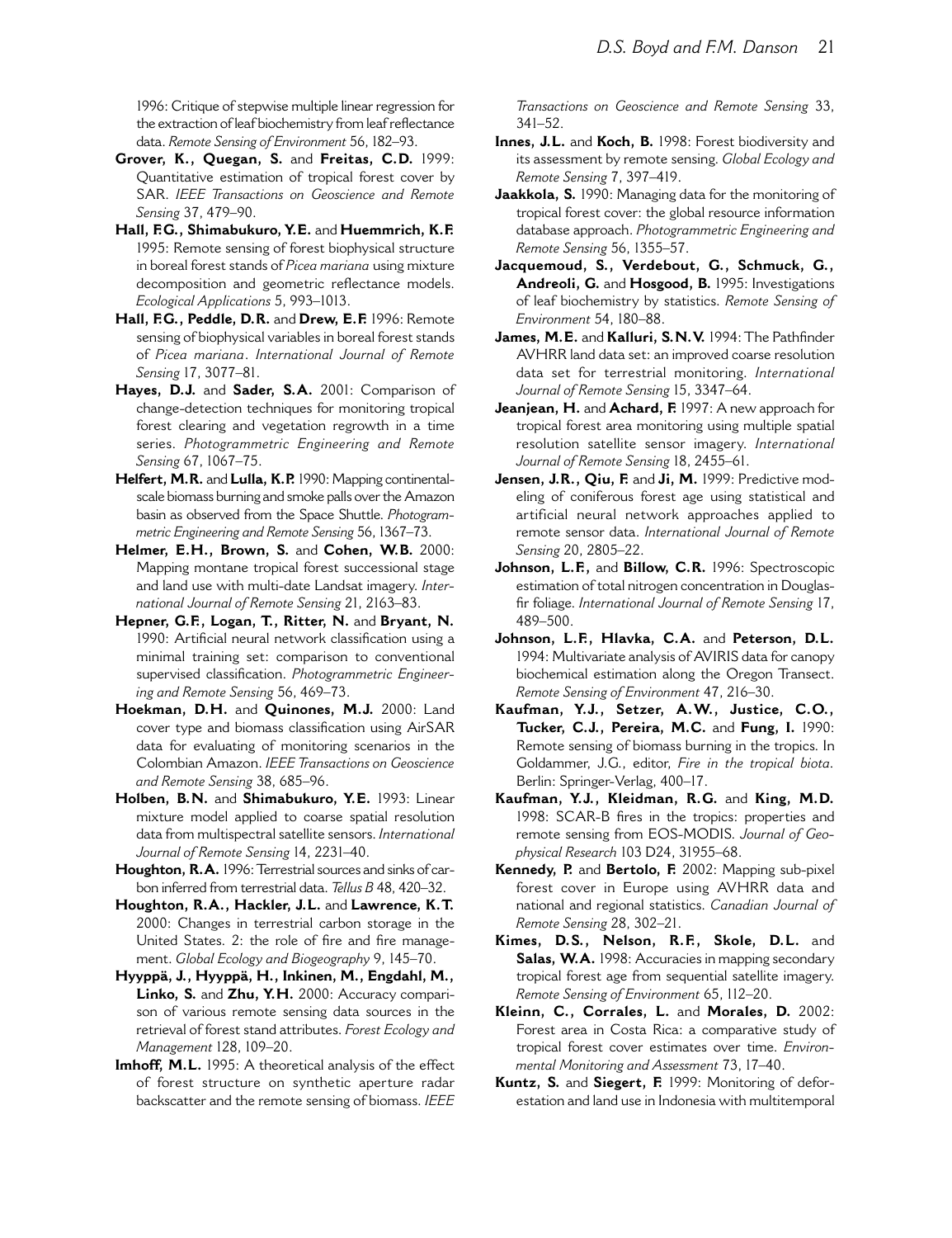ERS data. International Journal of Remote Sensing 20, 2835-53.

- Kuplich, T.M., Salvatori, V. and Curran, P.J. 2000: JERS-1/SAR backscatter and its relationship with biomass of regenerating forests. International Journal of Remote Sensing 21, 2513-18.
- Lambin, E. and Ehrlich, D. 1997: Identification of tropical deforestation fronts at broad spatial scales. International Journal of Remote Sensing 18, 3551-68.
- Lambin, E.F. 1999: Monitoring forest degradation in tropical forests by remote sensing: some methodological issues. Global Ecology and Biogeography 8, 191-98.
- Laporte, N., Justice, C. and Kendall, J. 1995: Mapping the dense humid forest of Cameroon and Zaire using AVHRR satellite data. International Journal of Remote Sensing 16, 1127-45.
- Le Toan, T., Beaudoin, T.A., Riom, J. and Guyon, D. 1992: Relating forest biomass to SAR data. IEEE Transactions on Geoscience and Remote Sensing 30,  $403 - 11.$
- Li, X., Strahler, A.H. and Woodcock, C.E. 1995: A hybrid geometric optical-radiative transfer approach for modelling albedo and directional reflectance of discontinuous canopies. IEEE Transactions on Geoscience and Remote Sensing 33, 466-80.
- Li, Z.Q., Cihlar, J., Moreau, L., Huang, F.T. and Lee, B. 1997: Monitoring fire activities in the boreal ecosystem. Journal of Geophysical Research-Atmospheres 102(D24), 29611-24.
- Li, Z.Q., Khananian, A., Fraser, R.H. and Cihlar, J. 2001: Automatic detection of fire smoke using artificial neural networks and threshold approaches applied to AVHRR imagery. IEEE Transactions on Geoscience and Remote Sensing 39, 1859-70.
- Liew, S.C., Kwoh, L.K., Padmanabhan, K., Lim, O.K. and Lim, H. 1999: Delineating land/forest fire burnt scars with ERS interferometric synthetic aperture radar. Geophysical Research Letters 26, 2409-12.
- Liu, J., Chen, J.M., Cihlar, J. and Park, W.M. 1997: A process based boreal ecosystem productivity simulator using remote sensed inputs. Remote Sensing of Environment 62, 158-75.
- Liu, Q.J., Takamura, T., Takeuchi, N. and Shao, G. 2002: Mapping of boreal vegetation of a temperate mountain in China by multitemporal Landsat TM imagery. International Journal of Remote Sensing 23, 3385-405.
- Lucas, N.S., Curran, P.J., Plummer, S.E. and Danson, F.M. 2000: Estimating the stem carbon production of a coniferous forest using an ecosystem simulation model driven by the remotely sensed red-edge. International Journal of Remote Sensing 21,  $619 - 31$ .
- Lucas, R.M., Honzak, M., Foody, G.M., Curran, P.J. and Corves, C. 1993: Characterizing tropical secondary forests using multi-temporal Landsat sensor imagery. International Journal of Remote Sensing 14, 3061-67.
- Luckman, A.J., Baker, J., Kuplich, T.M., C. Yanasse, da C.F. and Frery, A.C. 1997: A study of the relationship between radar backscatter and regenerating tropical forest biomass for spaceborne SAR instruments. Remote Sensing of Environment 60, 1-13.
- Luckman, A., Baker, J., Honzak, M. and Lucas, R.L. 1998: Tropical forest biomass density estimation using JERS-1 SAR: seasonal variation, confidence limits, and applications to image mosaics. Remote Sensing of Environment 63, 126-39.
- Lunetta, R.S. 1999: Applications, project formulation and analytical approach. In Lunetta, R.S. and Elvidge, C.D., editors, Remote sensing change detection: environmental monitoring methods and applications. London: Taylor and Francis, 1-20.
- Malingreau, J.P. and Tucker, C.J. 1988: Large scale deforestation in the southeastern Amazon of Brazil. Ambio 17, 49-55.
- Malingreau, J.P., Stephens, G. and Fellows, L. 1985: Remote sensing of forest fires: Kalimantan and north Borneo. Ambio 14, 314-21.
- Malingreau, J.P., Verstraete, M.M. and Achard, F. 1992: Monitoring global deforestation: a challenge for remote sensing. In Mather, P., editor, TERRA-I: understanding the terrestrial environment. London: Taylor and Francis, 203-209.
- Malingreau, J.P., Achard, F. D'Souza, G. Stibig, H.J., D'Souza, J., Estreguil, C. and Eva, H. 1995: AVHRR for global tropical forest monitoring, the lessons of the TREES project. Remote Sensing Reviews 12, 29-40.
- Marceau, D., Howarth, P. and Gratton, D. 1994: Remote sensing and the measurement of geographical entities in a forested environment. I. The scale and spatial aggregation problem. Remote Sensing of Environment 49, 93-104.
- Martin, M.E. and Aber, J.D. 1997: High-spectral resolution remote sensing of forest canopy lignin, nitrogen and ecosystem processes. Ecological Applications 7, 431-43.
- Martin, M.E., Newman, S.D., Aber, J.D. and Congalton, R.G. 1998: Determining forest species composition using high spectral resolution remote sensing data. Remote Sensing of Environment 65, 249-54.
- Matson, M. and Holben, B. 1987: Satellite detection of tropical burning in Brazil. International Journal of Remote Sensing 8, 509-16.
- Matson, P.A., Johnson, L.F., Billow, C.R., Miller, J.R. and Pu, R. 1994: Seasonal patterns and remote spectral estimation of canopy chemistry across the Oregon transect. Ecological Applications 4, 280-98.
- Mausel, P., Wu, Y., Yinghong, L., Moran, E.F. and Brondizio, E.S. 1993: Spectral identification of successional stages following deforestation in the Amazon. Geocarto International 4, 61-71.
- Mayaux, P. and Lambin, E.F. 1995: Estimation of tropical forest area from coarse spatial resolution data, a two step correction function for proportional errors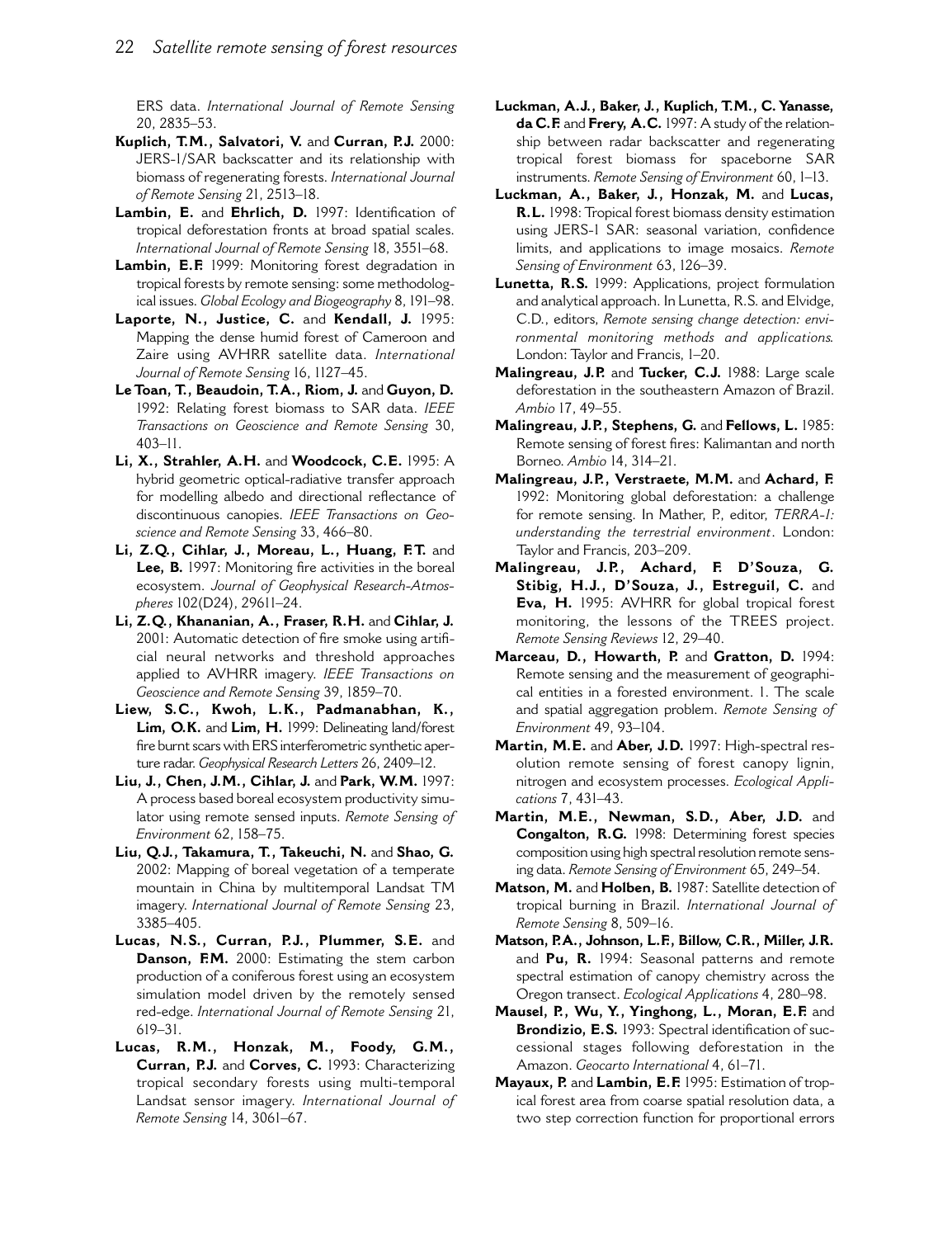due to spatial aggregation. Remote Sensing of Environment 53, 1-15.

- Mayaux, P., Achard, F. and Malingreau, J.P. 1998: Global tropical forest area measurements derived from coarse resolution satellite imagery: a comparison with other approaches. Environmental Conservation 25, 37-52.
- Mayaux, P., De Grandi, G. and Malingreau, J.P. 2000: Central African forest cover revisited: a multisatellite analysis. Remote Sensing of Environment 71,  $183 - 96.$
- McCombs, J.W., Roberts, S.D. and Evans, D.L. 2003: Influence of fusing lidar and multispectral imagery on remotely sensed estimates of stand density and mean tree height in a managed loblolly pine plantation. Forest Science 49, 457-66.
- McLellan, T.M., Martin, M.E., Aber, J.D., Melillo, J.M. and Nadelhoffer, K.J. 1991: Comparison of wet chemistry and near-infrared reflectance measurements of carbon-fraction chemistry and nitrogen concentration of forest foliage. Canadian Journal of Forest Research 21, 1689-93.
- McWilliam, A.L.C., Roberts, J.M., Cabral, O.M.R., Leitao,  $M.V.B.R.,$ De Osta,  $A.C.L.,$ Maitell, G.T. and Lamparoni, C.A.G.P. 1993: Leaf area indices and above-ground biomass of Terra Firme rain forest and adjacent clearings in Amazonia. Functional Ecology 71, 310-17.
- Means, J.E., Acker, S.A., Harding, D.J., Blair, J.B., Lefsky, M.A., Cohen, W.B., Harmon, M.E. and McKee, W.A. 1999: Use of large-footprint scanning airborne lidar to estimate forest stand characteristics in the western Cascades of Oregon. Remote Sensing of Environment 67, 298-308.
- Melillo, J.M., Aber, J.D. and Muratore, J.M. 1982: Nitrogen and lignin control of hardwood leaf litter decomposition dynamics. Ecology 63, 621-26.
- Mickler, R.A., Earnhardt, T.S. and Moore, J.A. 2002: Modeling and spatially distributing forest net primary production at the regional scale. Journal of the Air and Waste Management Association 52, 407-15.
- Miller, J.R., White, H.P., Chen, J.M., Peddle, D.R., McDermid, G., Fournier, R.A., Sheperd, P., Rubenstein, I., Freemantle, J., Soffer, R. and LeDrew, E. 1997: Seasonal changes in understorey reflectance of Boreal forests and influence on canopy vegetation indices. Journal of Geophysical Research 102 (D24), 475-82.
- Myers, N. 1992: The primary source: tropical forests and our future. New York: W.W. Norton.
- 1996: The world's forests: problems and potentials. Environmental Conservation 23, 156-68.
- Myneni, R.B., Tucker, C.J., Asrar, G. and Keeling, C.D. 1998: Interannual variations in satellite-based vegetation index data from 1981-1991. Journal of Geophysical Research-Atmospheres 103, 6145-60.
- Nemani, R., Pierce, L.L., Running, S.W. and Band, L. 1993: Forest ecosystem processes at the

watershed scale: sensitivity to remotely sensed leaf area index estimates. International Journal of Remote Sensing 14, 2519-34.

- Nezry, E., Mougin, E., Lopes, A., Gastellu-Etchegorry, J.P. and Laumonier, Y. 1993: Tropical vegetation mapping with combined visible and SAR spaceborne data. International Journal of Remote Sensing 14, 2165-84.
- Nilson, T. and Peterson, U. 1994: Age dependence of forest reflectance: analysis of main driving factors. Remote Sensing of Environment 48, 319-31.
- North, P.R.J. 1996: Three-dimensional forest light interaction model using a Monte Carlo Method. IEEE Transactions on Geoscience and Remote Sensing 34,  $946 - 56$ .
- Paloscia, S., Macelloni, G., Pampaloni, P. and Sigismondi, S. 1999: The potential of C- and L-band SAR in estimating vegetation biomass: the ERS-I and JERS-1 experiments. IEEE Transactions on Geoscience and Remote Sensing 37, 2107-10.
- Paradella, W.R., Da Silva, M.F.F, De N., Rosa, A. and Kushigbor, C.A. 1994: A geobotanical approach to the tropical rain forest environment of the Carajás mineral province Amazon region, Brazil, based on digital TM-Landsat and DEM data, International Journal of Remote Sensing 15, 1633-48.
- Peddle, D., Foody, G.M., Zhang, A., Franklin, S.E. and LeDrew, E. 1994: Multi-source image classification II. an empirical comparison of evidential reasoning and neural network approaches. Canadian Journal of Remote Sensing 20, 396-407.
- Peterson, D.L. and Waring, R.H. 1994: Overview of the Oregon transect ecosystem research project. Ecological Applications 4, 211-25.
- Peterson, D.L., Spanner, M.A., Running, S.W. and Teuber, K.B. 1987: Relationship of Thematic Mapper simulator data to leaf area index of temperate coniferous forests. Remote Sensing of Environment 22, 323-41.
- Peterson, D.L., Aber, J.D., Matson, P.A., Card, D.H., Swanberg, N., Wessman, C.A. and Spanner, M.A. 1988: Remote sensing of forest canopy and leaf biochemical contents. Remote Sensing of Environment 24, 85-108.
- Poso, S., Häme, T. and Simila, M. 1987: Forest inventory by compartments using satellite imagery. Silva Fennica 21, 69-94.
- Pu, R.L., Gong, P., Biging, G.S. and Larrieu, M.R. 2003: Extraction of red edge optical parameters from Hyperion data for estimation of forest leaf area index. IEEE Transactions on Geoscience and Remote Sensing  $41.916 - 21.$
- Puhr, G.B. and Donaghue, D.N.M. 2000: Remote sensing of upland conifer plantations using Landsat TM data: a case study from Galloway, south-west Scotland. International Journal of Remote Sensing 21, 633-46.
- Ouattrochi, D.A. and Luvall, J.C. 1999: Thermal infrared remote sensing for analysis of landscape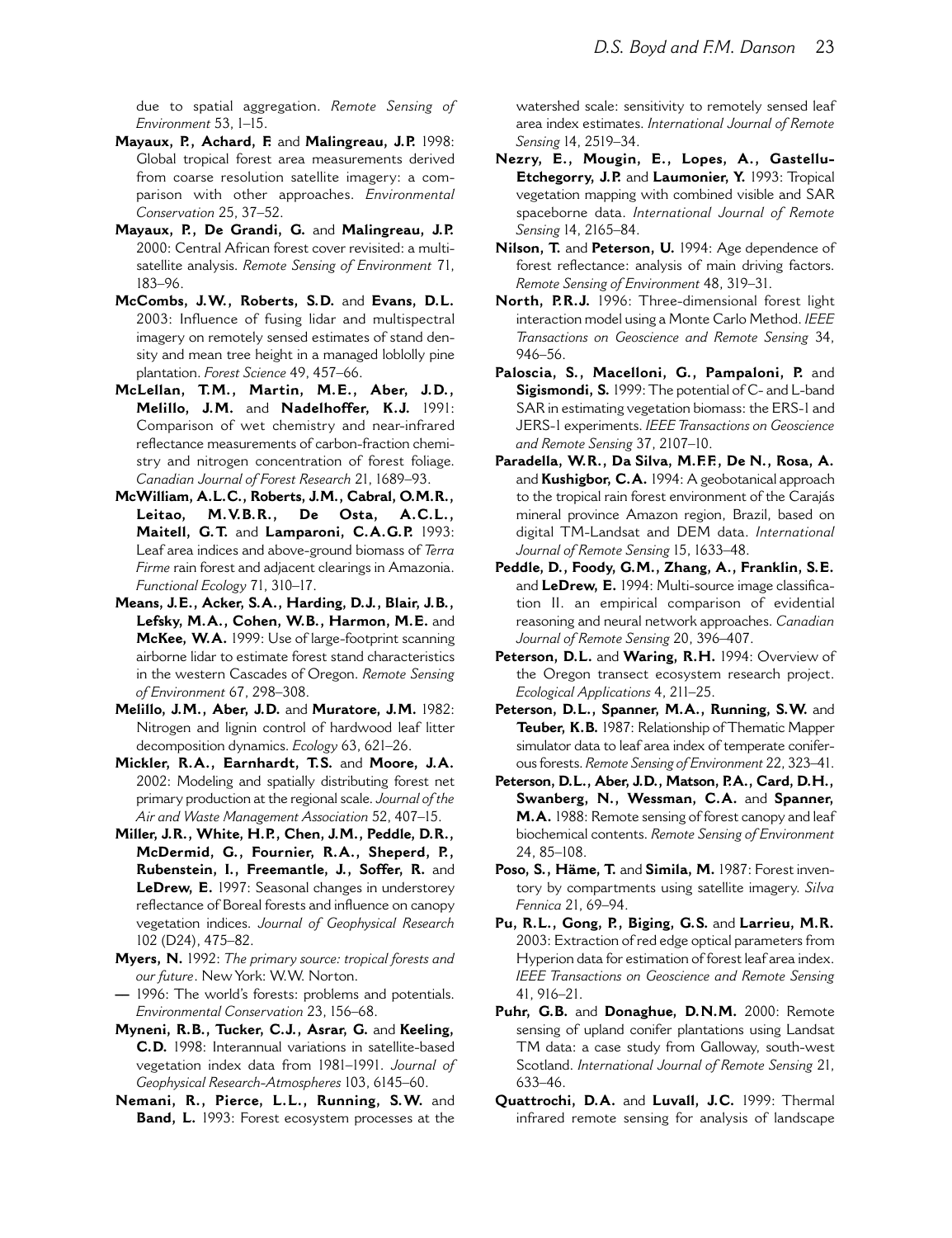ecological processes: methods and applications. Landscape Ecology 14, 577-98.

- **Quegan, S.** 1995: Recent advances in understanding SAR imagery. In Danson, F.M. and Plummer, S.E., editors, Advances in environmental remote sensing. Chichester: Wiley, 89-104.
- Quegan, S., Le Toan, T., Yu, J.J., Ribbes, F. and Floury, N. 2000: Multitemporal ERS SAR analysis applied to forest mapping. IEEE Transactions on Geoscience and Remote Sensing 38, 741-53.
- Ranson, K.J. and Sun, G. 1994: Northern forest classification using temporal multifrequency and multipolarimetric SAR images. Remote Sensing of Environment 47, 142-53.
- 2000: Effects of environmental conditions on boreal forest classification and biomass estimates with SAR. IEEE Transactions on Geoscience and Remote Sensing 38, 1242-52.
- Ranson, K.J., Sun, G., Lang, R.H., Chauhan, N.S., Cacciola, R.J. and Kilic, O. 1997: Mapping of Boreal forest biomass from spaceborne Synthetic Aperture Radar, Journal of Geophysical Research 102. 599-610.
- Riou, R. and Seyler, F. 1997: Texture analysis of tropical rain forest infrared images. Photogrammetric Engineering and Remote Sensing 63, 515-21.
- Ripple, W.J., Wang, S., Isaacson, D.L. and Paine, D.P. 1991: A preliminary comparison of Landsat TM and SPOT-1 HRV multispectral data for estimating coniferous forest volume. International Journal of Remote Sensing 12, 1971-77.
- Robinson, J.M. 1991: Fire from space: global fire evaluation using infrared remote sensing. International Journal of Remote Sensing 12, 3-24.
- Roller, N. 2000: Intermediate multispectral satellite sensors. Journal of Forestry 98, 32-35.
- Rosenqvist, A., Shimada, M., Chapman, B., Freeman, A., De Grandi, G., Saatchi, S. and Rauste, Y. 2000: The Global Rain Forest Mapping project - a review. International Journal of Remote Sensing 21, 1375-87.
- Roy, P.S. and Joshi, P.K. 2002: Forest cover assessment in north-east India - the potential of temporal wide swath satellite sensor data (IRS-IC WiFS). International Journal of Remote Sensing 23, 4881-96.
- Roy, R.S., Ranganath, B.K., Diwakar, P.G., Vohra, T.P.S., Bhan, S.K., Singh, J.J. and Pandian, V.C. 1991: Tropical forest type mapping and monitoring using remote sensing. International Journal of Remote Sensing, 12, 2205-25.
- Running, S.W., Nemani, R.R., Peterson, D.L., Band, L.E., Potts, D.F., Pierce, L.L. and Spanner, M.A. 1989: Mapping regional forest evapotranspiration and photosynthesis by coupling satellite data with ecosystem simulation. Ecology 70, 1090-101.
- Running, S.W., Queen, L. and Thornton, M. 2000: The Earth Observing System and forest management. Journal of Forestry 98, 29-31.
- Saatchi, S.S. and Rignot, E. 1997: Classification of Boreal forest cover types using SAR images. Remote Sensing of Environment 60, 270-81.
- Sader, S.A., Waide, R.B., Lawrence, W.T. and Joyce, A.T. 1989: Tropical forest biomass and successional age class relationships to a vegetation index derived from Landsat TM data. Remote Sensing of Environment 28, 143-56.
- Sader, S.A., Stone, T.A. and Joyce, A.T. 1990: Remote sensing of tropical forests, an overview of research and applications using non-photographic sensors. Photogrammetric Engineering and Remote Sensing 56, 1343-51.
- Salajanu, D. and Olson, C.E. 2001: The significance of spatial resolution - identifying forest cover from satellite data. Journal of Forestry 99, 32-38.
- Salas, W.A., Ducey, M.J., Rignot, E. and Skole, D. 2002: Assessment of JERS-1 SAR for monitoring secondary vegetation in Amazonia: I. Spatial and temporal variability in backscatter across a chronosequence of secondary vegetation stands in Rondonia. International Journal of Remote Sensing 23, 1357-79.
- Saldarriaga, J.G., West, D.C., Uhl, C. and Tharp, M.L. 1988: Long-term chronosequence of forest succession in the upper Rio Negro of Colombia and Venezuela. Journal of Ecology 76, 938-58.
- Saura, S. and Miguel-Ayanz, J.S. 2002: Forest cover mapping in Central Spain, with IRS-WIFS images and multi-extent textual-contextual measurement. International Journal of Remote Sensing 23, 603-608.
- Saxena, K.G., Tiwari, A.K., Porwal, M.C. and Menon, A.R.R. 1992: Vegetation maps, mapping needs and scope of digital processing of Landsat Thematic Mapper data in tropical region of south-west India. International Journal of Remote Sensing 13,  $2017 - 37$ .
- Schriever, J.R. and Congalton, R.G. 1995: Evaluating seasonal variability as an aid to cover-type mapping from Landsat Thematic Mapper data in the northeast. Photogrammetric Engineering and Remote Sensing 61, 321-27.
- Sellers, P.J., Hall, F.G., Kelly, R.D., Black, A., Baldocchi, D., Berry, J., Ryan, M.M., Ranson, M., Crill, P.M., Lettenmaier, D.P., Margolis, H., Cihlar, J., Newcomer, J., Fitzjarrald, D., Jarvis, P.G., Gower, S.T., Halliwell, D., Williams, D., Goodison, B., Wickland, D.E. and Guertin, F.E. 1997: BOREAS in 1997: experiment overview, scientific results and future directions. Journal of Geophysical Research 102, 731-65.
- Settle, J.J. and Drake, N.A. 1993: Linear mixing and the estimation of ground cover proportions. International Journal of Remote Sensing 14, 1159-77.
- Sgrenzaroli, M., De Grandi, G.F., Eva, H. and Achard, F. 2002: Tropical forest monitoring: estimates from the GRFM JERS-1 radar mosaics using wavelet zooming techniques and validation. International Journal of Remote Sensing 23, 1329-55.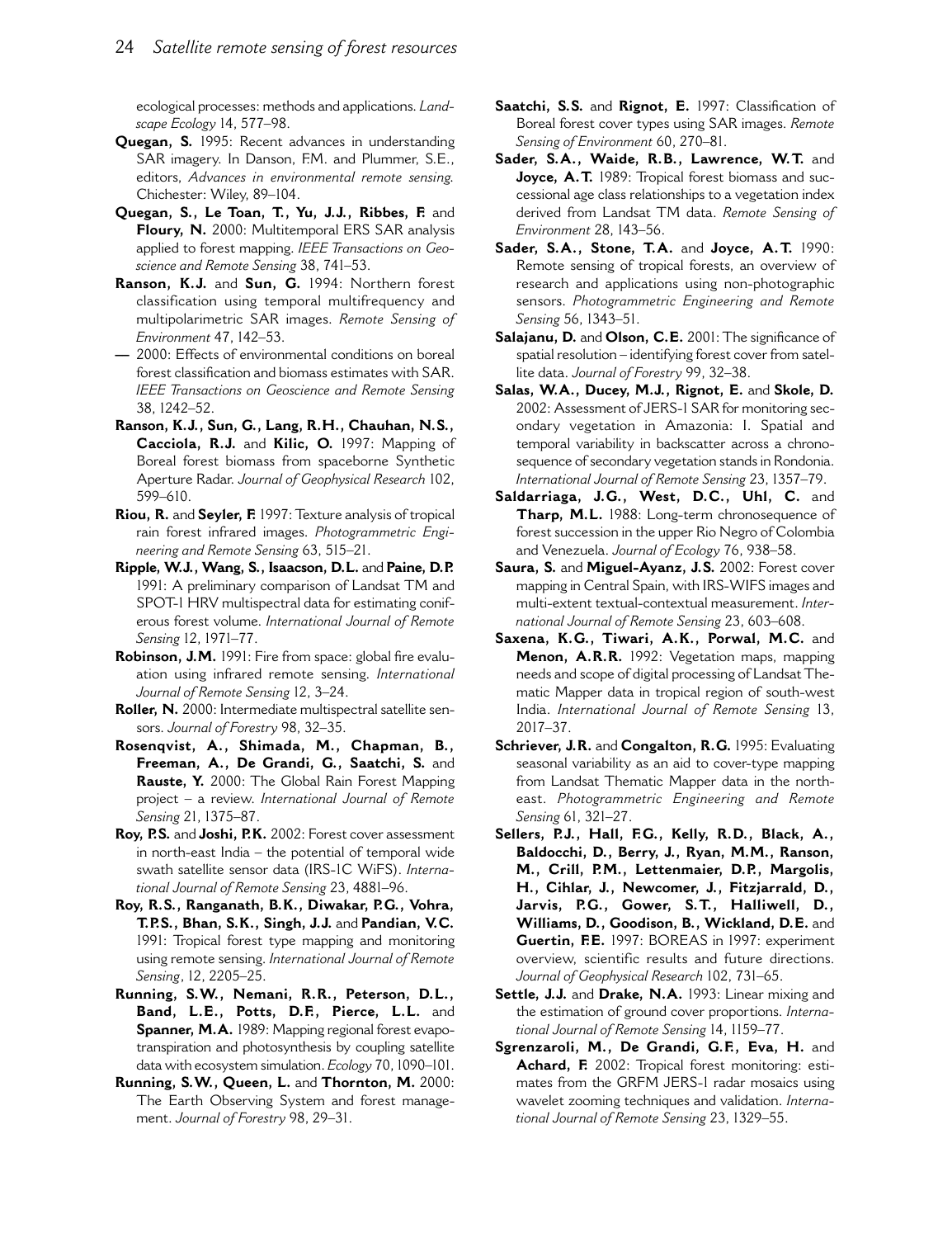- Shaw, D.T., Malthus, T.J. and Kupiec, J.A. 1998: High-spectral resolution data for monitoring Scots Pine (Pinus sylvestris): regeneration. International Journal of Remote Sensing 13, 2601-608.
- Skole, D. and Tucker, C. 1993: Tropical deforestation and habitat fragmentation in the Amazon, satellite data from 1978 to 1988. Science 260, 1905-10.
- Song, C., Woodcock, C.E., Seto, K.C., Lenney, M.P. and Macomber, S.A. 2001: Classification and change detection using Landsat TM data: when and how to correct atmospheric effects? Remote Sensing of Environment 75, 230-44.
- Song, C.H. and Woodcock, C.E. 2002: The spatial manifestation of forest succession in optical imagerythe potential of multi-resolution imagery. Remote Sensing of Environment 82, 271-84.
- Spanner, M.A., Pierce, L.L., Peterson, D.L. and Running, S.W. 1990: Remote sensing of temperate coniferous forest leaf area index: the influence of canopy closure, understorey vegetation and background reflectance. International Journal of Remote Sensing 11, 95-111.
- Steininger, M.K. 1996: Tropical secondary forest regrowth in the Amazon, age, area and change estimation with Thematic Mapper data, International Journal of Remote Sensing 17, 9-27.
- Steininger, M.K., Tucker, C.J., Ersts, P., Killeen, T.J., Villegas, Z. and Hecht, S.B. 2001: Clearance and fragmentation of tropical deciduous forest in the Tierras Bajas, Santa Cruz, Bolivia. Conservation Biology 15, 856-66.
- Stibig, H.J., Malingreau, J.P. and Beuchle, R. 2001: New possibilities of regional assessment of tropical forest cover in insular Southeast Asia using SPOT-VEGETATION satellite image mosaics. International Journal of Remote Sensing 22, 503-505.
- St-Onge, B.A. and Cavayas, F. 1995: Estimating forest stand structure from high resolution imagery using the directional variogram. International Journal of Remote Sensing 16, 1999-2021.
- 1997: Automated forest structure mapping from high resolution imagery based on directional semivariogram estimates. Remote Sensing of Environment 61,  $82 - 95$ .
- Stroppiana, D., Tansey, K., Grégoire, J-M. and Pereira, J.M.C. 2003: An algorithm for mapping burnt areas in Australia using SPOT-VEGETATION data. IEEE Transactions on Geoscience and Remote Sensing 41, 907-909.
- Sudhakar, S., Sengupta, S., Venkata Ramana, I., Raha, A.K., Bardham, B.K. and Roy, D.P. 1996: Forest cover mapping of west Bengal with special reference to north Bengal using IRS-1B satellite LISS II data. International Journal of Remote Sensing 17.29-42.
- Suzuki, T. and Shimada, M. 1992: Japanese Earth Observation satellite program and application of JERS-I sensors data to forest monitoring. World Forest

Watch Conference on Global Forest Monitoring, São Paulo: INPE, 47.

- Swaine, M.D. and Hall, J.B. 1983: Early succession in tropical forest. Journal of Ecology 71, 601-27.
- Tetuko, J., Tateishi, R. and Wikantika, K. 2001: A method to estimate tree trunk diameter and its application to discriminate Java-Indonesia tropical forests. International Journal of Remote Sensing 22,  $177 - 83$ .
- Townshend, J.R.G. and Justice, C.O. 1988: Selecting the spatial resolution of satellite sensors required for global monitoring of land transformations. International Journal of Remote Sensing 9, 187-236.
- 2002: Towards operational monitoring of terrestrial systems by moderate-resolution remote sensing. Remote Sensing of Environment 83, 351-59.
- Treuhaft, R.N., Anser, G.P. and Law, B.E. 2003: Structure-based forest biomass from fusion of radar and hyperspectral observations. Geophysical Research Letters 30, 1472-87.
- Trichon, V., Ducrot, D. and Gastellu-Etchegorry, J.P. 1999: SPOT-4 potential for the monitoring of tropical vegetation: a case study in Sumatra. International Journal of Remote Sensing 20, 2761-85.
- Tucker, C.J., Holben, B.N. and Goff, T.E. 1984: Intensive forest clearing in Rondonia, Brazil, as detected by satellite remote sensing. Remote Sensing of Environment 15, 255-61.
- Tuomisto, H., Linna, A. and Kalloila, R. 1994: Use of digitally processed satellite images in studies of tropical rain forest vegetation. International Journal of Remote Sensing 15, 1595-610.
- Turner, D.P., Cohen, W.B., Kennedy, R.E., Fassnacht, K.S. and Briggs, J.M. 1999: Relationships between leaf area index and Landsat TM spectral vegetation indices across three temperate zone sites. Remote Sensing of Environment 70, 52-68.
- Turner, W., Spector, S., Gardiner, N., Fladeland, M., Sterling, E. and Steininger, M. 2003: Remote sensing for biodiversity science and conservation. Trends in Ecology and Evolution 18, 306-14.
- Uhl, C. 1987: Factors controlling slash and burn in Amazonia. Journal of Ecology 75, 371-407.
- Ulaby, F.T., Moore, R.K. and Fung, A.K. 1982: Microwave remote sensing active and passive. Volume II radar remote sensing and surface scattering and emission theory. Reading MA: Addison Wesley Publishing.
- Van Aardt, J.A.N. and Wynne, R.H. 2001: Spectral separability among six southern tree species. Photogrammetric Engineering and Remote Sensing 67,  $1367 - 75.$
- Van Der Meer, F., Bakker, W., Scholte, K., Skidmore, A., De Jong, S., Clevers, J., Addink, E. and Epema, G. 2001: Spatial scale variations in vegetation indices and above-ground biomass estimates: implications for MERIS. International Journal of Remote Sensing 22, 3381-96.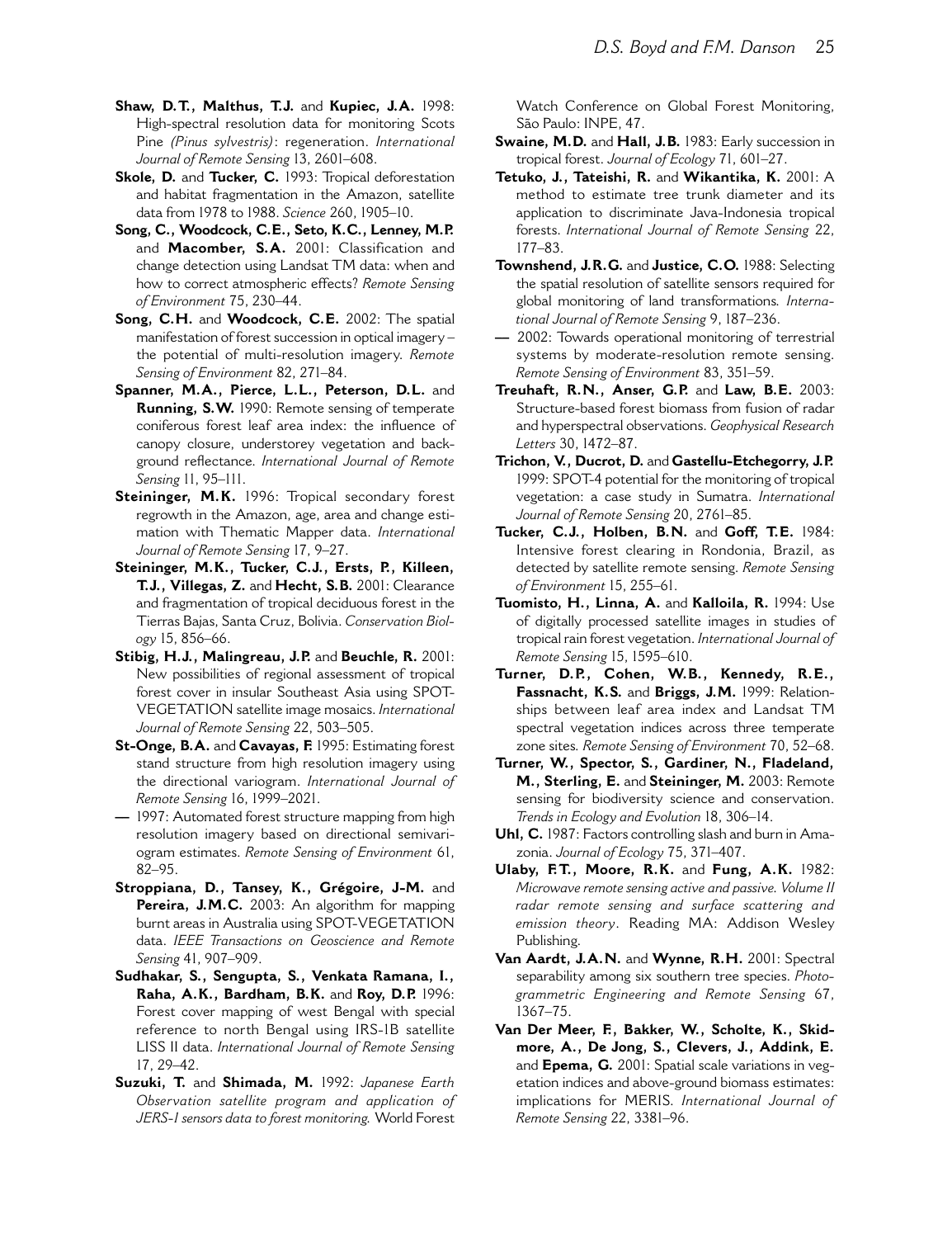- Vane, G. and Goetz, A.F.H. 1993: Terrestrial imaging spectrometry: current status, future trends. Remote Sensing of Environment 44, 117-26.
- Varekamp, C. and Hoekman, D.H. 2002: High-resolution InSAR image simulation for forest canopies. IEEE Transactions on Geoscience and Remote Sensing 40.1648-55.
- Vazquez, A., Cuevas, J.M. and Gonzalez-Alonso, F. 2001: Comparison of the use of WiFS and LISS images to estimate the area burned in a large forest fire. International Journal of Remote Sensing 22, 901-907.
- Verstraete, M.M., Pinty, B. and Curran, P.J. 1999: MERIS potential for land applications. International Journal of Remote Sensing 20, 1747-56.
- Wessman, C.A., Aber, J.D., Peterson, D.L. and Melillo, J.M. 1988: Foliar analysis using near infrared reflectance spectroscopy. Canadian Journal of Forest Research 18, 6-11.
- Woodcock, C.E., Collins, J.B., Gopal, S., Jakabhazy, V.D., Li, X., Macomber, S., Rygerd, S., Harwood, V.J., Levitan, J., Wu, Y. and Warbington, R. 1994: Mapping forest vegetation using Landsat TM imagery and a canopy reflectance model. Remote Sensing of Environment 50, 240-54.
- Woodwell, G.M., Houghton, R.A., Stone, T.A., Nelson, R.F. and Kovalick, W. 1987: Deforestation in the tropics: new measurements in the Amazon

basin using Landsat and NOAA/AVHRR imagery. Journal of Geophysical Research 92, 2157-63.

- Wooster, M.J., Ceccato, P. and Flasse, S.P. 1998: Indonesian fires observed using AVHRR. International Journal of Remote Sensing 19, 383-86.
- Wu, D. and Linders, J. 2000: Comparison of three different methods to select features for discriminating forest cover types using SAR imagery. International Journal of Remote Sensing 21, 2089-99.
- Wu, O.X. and North, H.C. 2001: A multi-scale technique for detecting forest-cover boundary from L-band SAR images. International Journal of Remote Sensing 22, 757-72.
- Wulder, M. 1998: Optical remote-sensing techniques for the assessment of forest inventory and biophysical parameters. Progress in Physical Geography 22, 449-76.
- Yanasse, C. da C.F., Sant'Anna, S.J.S., Frery, A.C., Rennó, C.D., Soares, J.V. and Luckman, A.J. 1997: Exploratory study of the relationships between tropical forest regeneration stages and SIR-C. L and C data. Remote Sensing of Environment 59.  $180 - 90.$
- Zhu, Z.L. and Waller, E. 2003: Global forest cover mapping for the United Nations Food and Agriculture Organisation Forest Resources Assessment 2000 program. Forest Science 49, 369-80.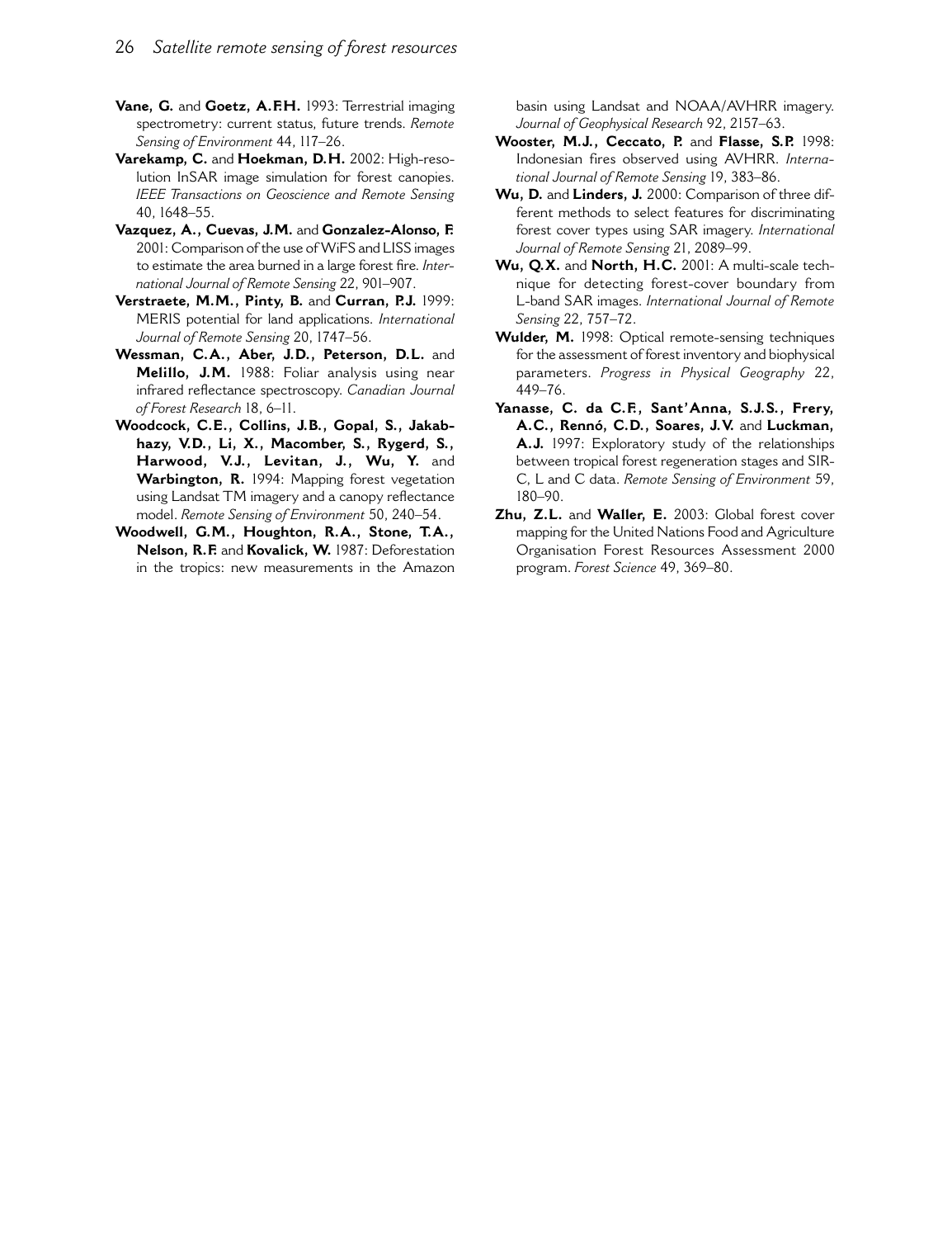Copyright of Progress in Physical Geography is the property of Arnold Publishers and its content may not be copied or emailed to multiple sites or posted to a listserv without the copyright holder's express written permission. However, users may print, download, or email articles for individual use.